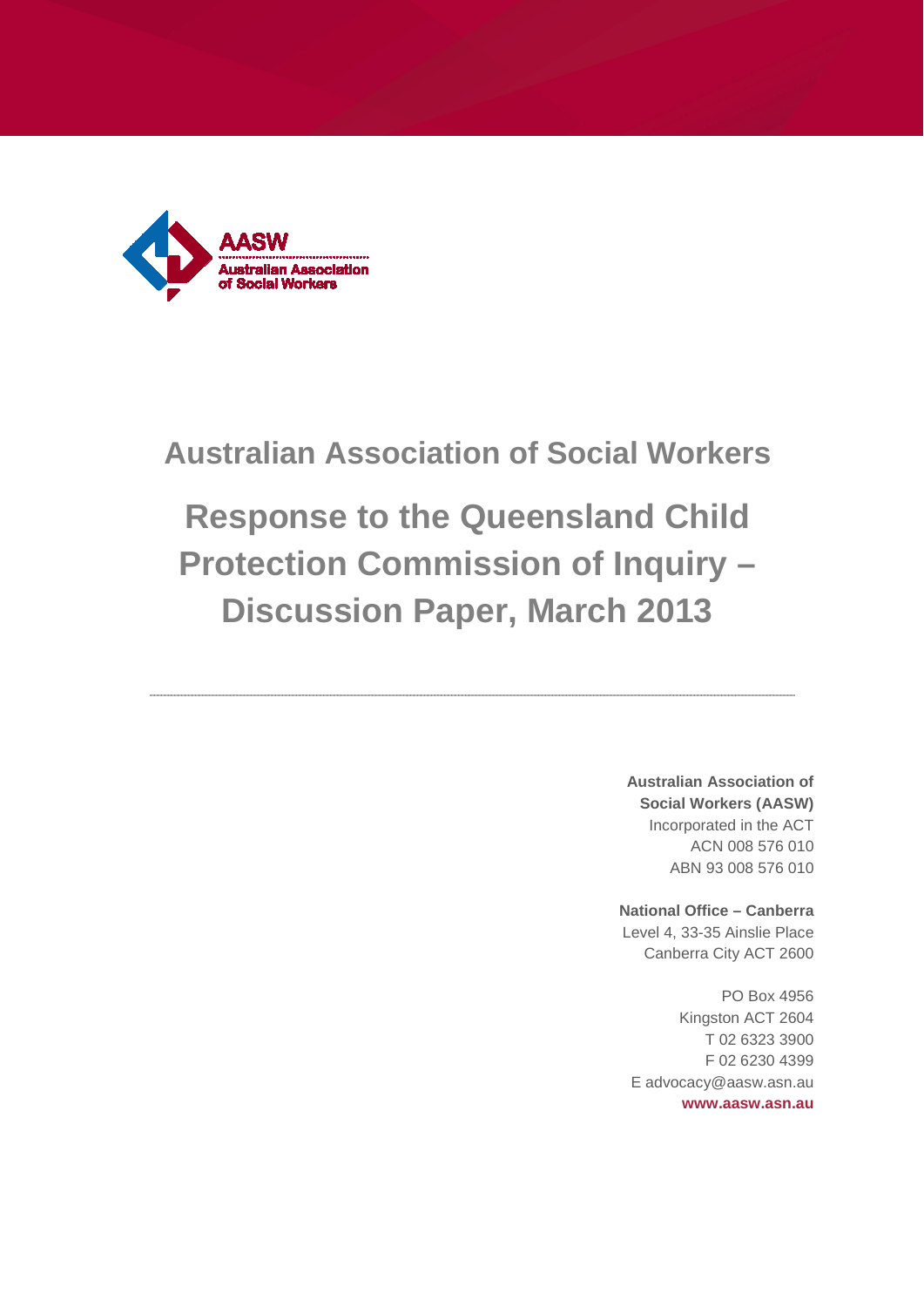## **TABLE OF CONTENTS**

| Chapter 7: Addressing the over-representation of Aboriginal and Torres Strait Islander |  |
|----------------------------------------------------------------------------------------|--|
|                                                                                        |  |
|                                                                                        |  |
|                                                                                        |  |
|                                                                                        |  |
|                                                                                        |  |
|                                                                                        |  |
|                                                                                        |  |
|                                                                                        |  |

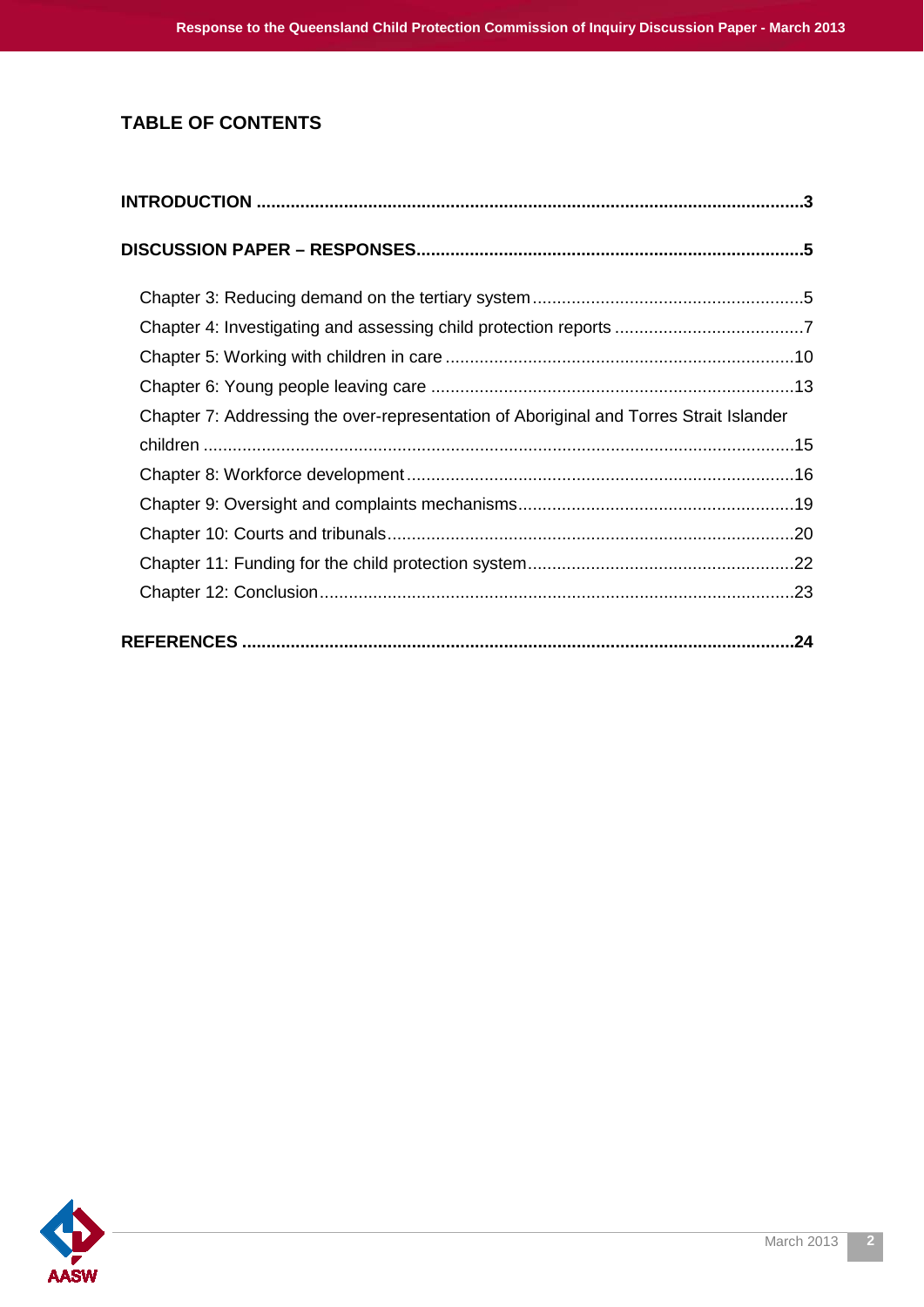#### <span id="page-2-0"></span>**INTRODUCTION**

The AASW is the key professional body representing more than 7,000 social workers throughout Australia. Social work is founded on the principles of social justice, human rights and professional integrity. It aims to enhance the quality of life and support the development of the full potential of each individual, group and community in society through practise that is ethically accountable, professionally competent and transparent.

Child wellbeing and protection is one of the four core curriculum components of every Australian AASW accredited Social Work degree. No other professional discipline is so immersed in the areas of knowledge that are essential for quality relationship-based child protection practice. As a result, Social Workers are recognised throughout the world as the core professional group in child protection policy, management and practice.

We therefore endorse a child wellbeing and protection system that reflects the principles of social justice, human rights and professional integrity. A system that:

• adopts a public health model of child well being and protection as defined by the *National Child Protection Clearinghouse* and reflected in the *National Framework for Protecting Australia's Children 2012-2015* in which "*primary, secondary and tertiary services are all critical elements in the child welfare and child protection system. However, a well-balanced system has primary interventions as the largest component of the service system, with secondary and tertiary services progressively smaller components of the service system. Investment in primary prevention programs has the greatest likelihood of preventing progression along the service continuum and sparing children and families from the harmful consequences of abuse and neglect."[1](#page-2-1)*

We argue for a greater emphasis on non-stigmatising and accessible early intervention services with a well-resourced and skilled tertiary system that will together provide appropriate responses for keeping children safe and supporting vulnerable families

- adopts a rights-based approach consistent with the *UN Convention on the Rights of the Child* (1989)
- acknowledges the Aboriginal and Torres Strait Islander peoples, the First Australians, and pays respect to their unique values, and their continuing and enduring cultures, which deepen and enrich the life of our nation and communities.
- acknowledges and understands the historical and contemporary disadvantage experienced by Aboriginal and Torres Strait Islander (ATSI) peoples and invests in meaningful culturally appropriate processes for engaging, assessing and working alongside Aboriginal and Torres Strait Islander families and families from culturally diverse backgrounds;
- is systemically culturally competent, safe and sensitive including at organisational, professional and individual levels.

<span id="page-2-1"></span> $\overline{\phantom{a}}$  $1$  Australian Institute of Family Studies (2011). Defining the public health model for the child welfare services context. *[http://www.aifs.gov.au/nch/pubs/sheets/rs11/rs11.pdf,](http://www.aifs.gov.au/nch/pubs/sheets/rs11/rs11.pdf)* accessed 7/03/2013

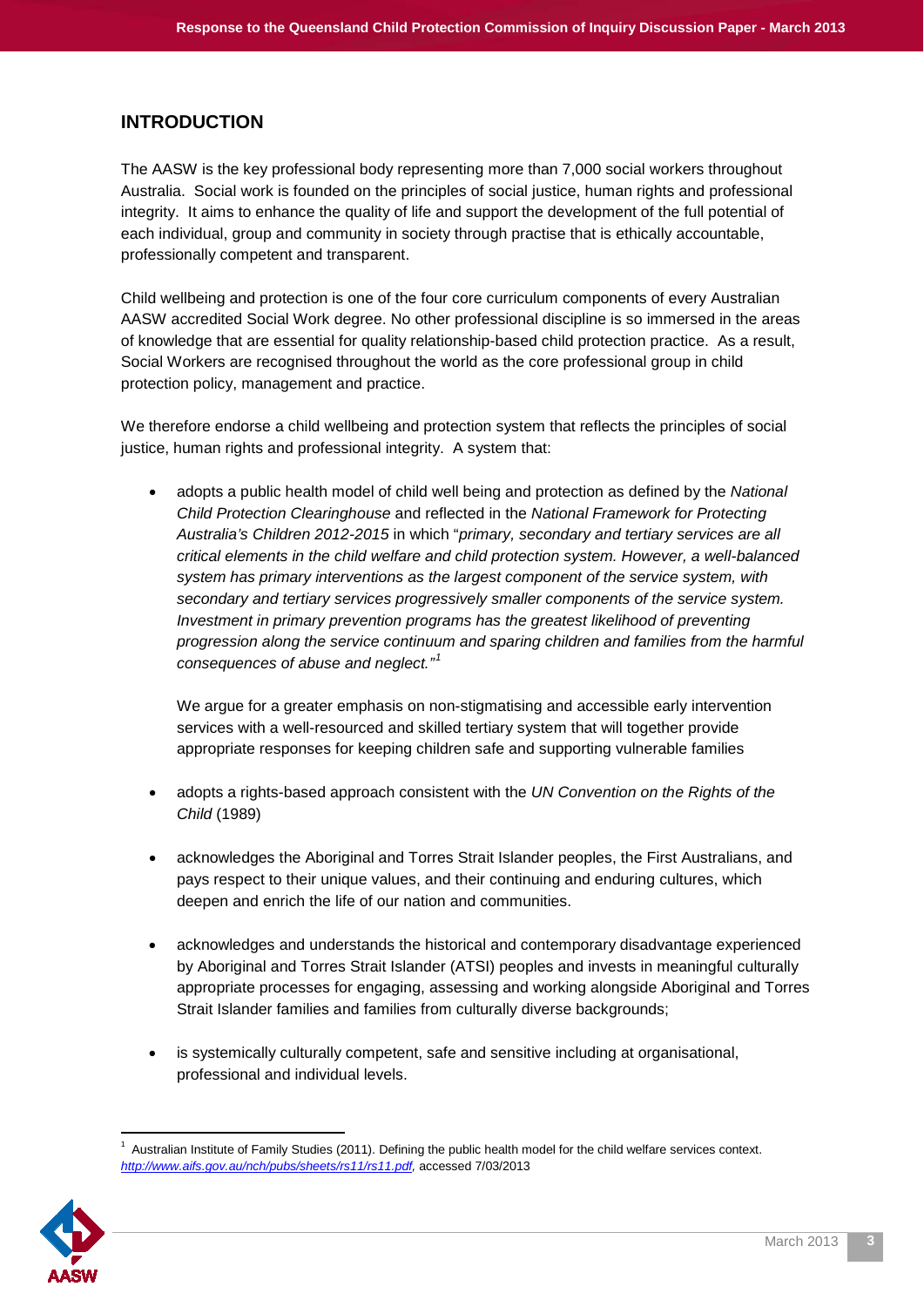- demonstrates systemic integrity as reflected in a child wellbeing and protection system that focuses on keeping children safe in their family and community. The AASW believes this is best achieved by:
	- o prioritising the investment in and delivery of universal preventative and early intervention measures as well as provision of secondary and tertiary services
	- o funding and service delivery decision-making that is consistent, transparent and accountable, and
	- o employment of a professional workforce that has the capacity and competence to deliver child protective services.
- unified under a common framework which at its core:
	- o Recognises respect, participation and capacity-building as fundamental rights and needs of vulnerable children and families
	- o Supports child-safety and family well-being by ensuring a professional workforce that has the skills, knowledge and capacity to respond to the strengths and needs of vulnerable children and families
	- o Is child-centred and family-focussed
	- o Is systemically culturally sensitive, safe and aware

We believe such a framework would have an important part to play in helping disadvantaged and marginalised families address some of the issues they face including inter generational trauma and provide necessary support and practical assistance to redress chronic need.

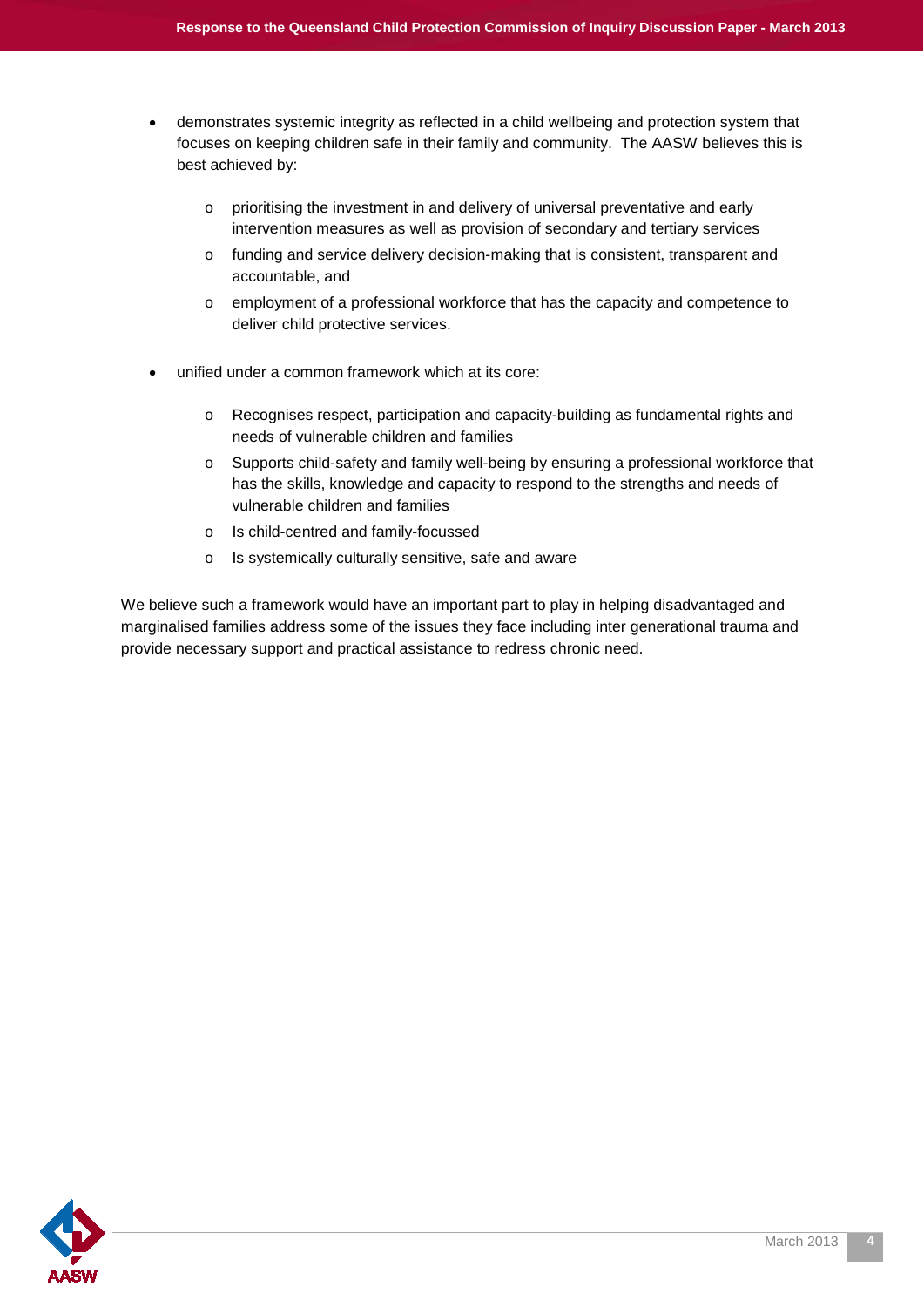## <span id="page-4-0"></span>**DISCUSSION PAPER – RESPONSES**

<span id="page-4-1"></span>We are pleased to provide the following responses to the Discussion Paper.

#### **Chapter 3: Reducing demand on the tertiary system**

**1. What is the best way to get agencies working together to plan for secondary child protection services?**

No response.

**2. What is the best way to get agencies working together to deliver secondary services in the most cost effective way?**

The AASW recognises the value of collaboration among agencies to plan and deliver child welfare services, to support vulnerable families and to keep children safe preferably in their own families and communities. The Child Safety Authority needs to support this process through recognising, resourcing and rewarding collaboration. This means that the agency must create incentives, rather than barriers, to collaboration.

These incentives may include:

- **a.** funding preference to agencies where a demonstrated collaborative approach to service delivery and planning is evident
- **b.** funding to directly support collaborative meetings, such as funding to services to co-ordinate planning meetings and resources to enable agencies attendance in these meetings (such as funds for co-ordination/ facilitation of meetings)
- **c.** reward for collaboration through, for example, acknowledgement by government of those services that engage in collaborative planning processes, and
- **d.** supporting research into effective collaborations would also be a way to involve universities and professional bodies in this process.

#### **3. Which intake and referral model is best suited to Queensland?**

The intake and referral model must be underpinned by a consistent approach to assessment, decision-making and response and that is staffed by individuals who are qualified and competent to assess child protection concerns and support vulnerable families in the initial intake phase.

We believe this is best achieved by:

- **a.** the employment of a tertiary qualified workforce with the skills and support infrastructure to work with at-risk families.
- **b.** a review of the assessment framework being used by Child Safety Services including the practices around the use of structured decision-making tools

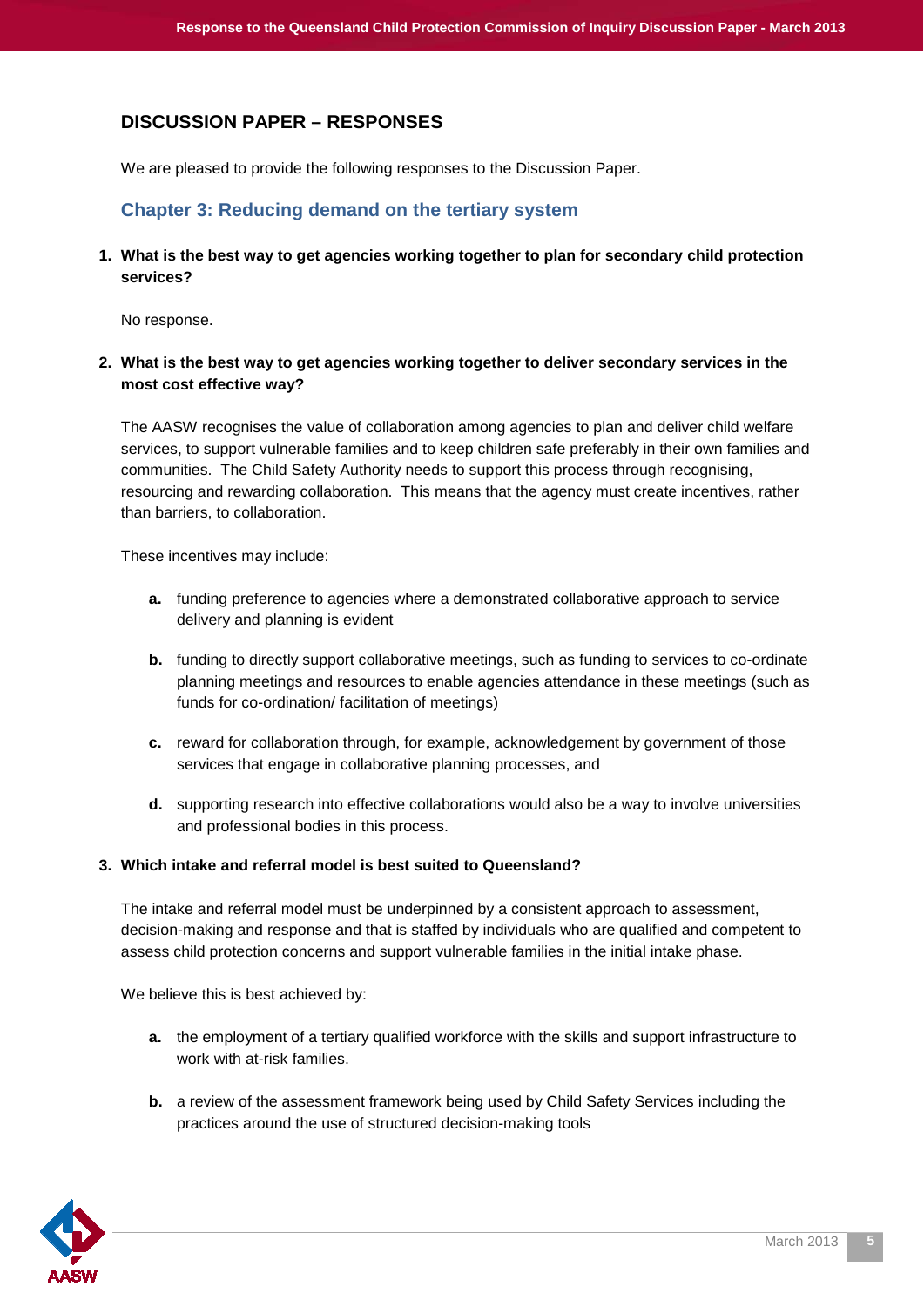*Ensuring ongoing intervention is based on a process of assessment, implementation, monitoring and review – this is a cyclical process that is ongoing. The Victorian Department of Human Services (2000) identified three overlapping processes to risk assessment: 1) gathering information; 2) analysis of information; and 3) judgement of risk. Being able to effectively undertake an holistic assessment requires that staff are properly qualified, trained and experienced. Just as we would expect a Surgeon to have the proper level of knowledge and training before making a diagnosis, we also require child protection workers to have the necessary knowledge, skills and analysis skills to put this all together. Developing a sound judgement involves forming an "independent, balanced, courageous and sometimes critical judgements, based on critical thinking and the 'best evidence' available to us" (Trevithick, 2000, p. 61).*

- **c.** Further exploring the effectiveness of the existing underlying assessment framework within the department. It is suggested that one way of doing so would be to undertake a review of a sample of cases from across Queensland to review the effectiveness and robust nature of the decision making frameworks used.
- **d.** Investment in and therefore availability of appropriate primary child and family support services

#### **4. What mechanisms or tools should be used to assist professionals in deciding when to report concerns about children? Should there be uniform criteria and key concepts?**

Professional judgment must be enabled through:

- **a.** recruitment and support of appropriately qualified workers
- **b.** regular professional supervision for workers, particularly those involved in critical decisionmaking.

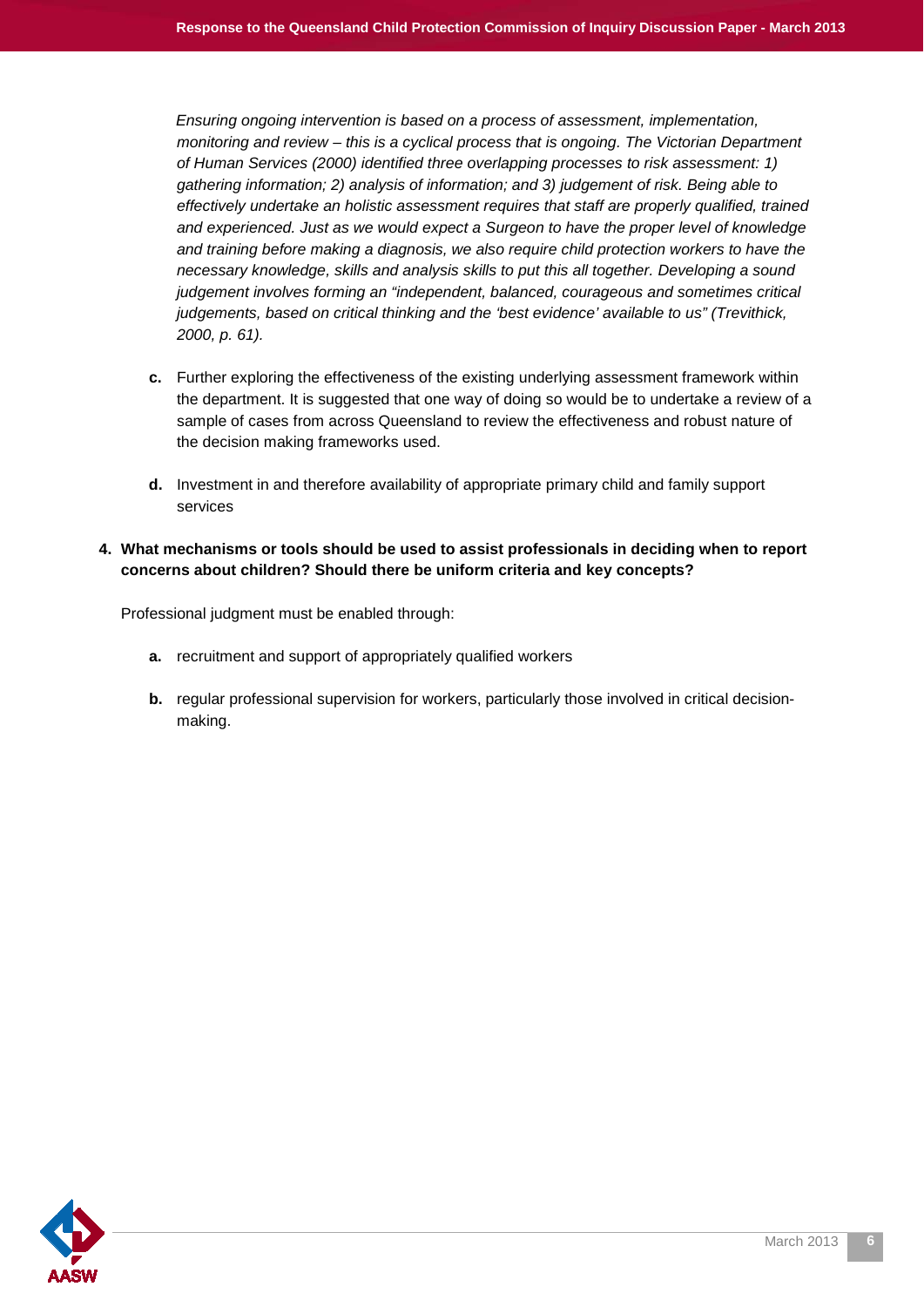## <span id="page-6-0"></span>**Chapter 4: Investigating and assessing child protection reports**

#### **5. What role should SCAN play in a reformed child protection system?**

No response.

#### **6. How could we improve the system's response to frequently encountered families?**

The system's response to frequently encountered families could be improved by:

**a.** reducing workforce turnover and thus improving consistency and stability of supports

*International evidence shows that frontline workforce turnover is lowest in countries where the child protection workforce has a standardised qualification base in social work and related disciplines, as the workforce is best prepared for direct practice. For example, compared to the Queensland child protection services where turnover is 73% in the first three years of practice, in the United Kingdom the child protection workforce turnover is around 11% per annum and in Norway is approximately 12% per annum (Healy & Oltedal, 2010; Local Authority Workforce Intelligence Group, 2006). In both Norway and the United Kingdom, social work qualifications or similar are mandatory entry-level qualifications for child protection workers.*

**b.** building capacity within families through the employment of a tertiary qualified workforce with the skills and support infrastructure to work with high-risk families.

*Working from a philosophy of respectfully engaging with people, which requires developing relationships that are based on trust and collaboration (Dumbrill 2006; Hardy & Darlington, 2008). Staff need to possess the relevant human services qualifications and skills to be able to do this, thereby meeting the principles of the Child Protection Act 1999 in terms of working with a child and their family (S5(c, d, e, h)).*

- **c.** Reducing the administrative load on frontline workers.
- **d.** Increased funding to family support and preservation services.
- **e.** A review of the assessment framework being used by Child Safety Services including the practices around the use of structured decision-making tools.

*Ensuring ongoing intervention is based on a process of assessment, implementation, monitoring and review – this is a cyclical process that is ongoing. The Victorian Department of Human Services (2000) identified three overlapping processes to risk assessment: 1) gathering information; 2) analysis of information; and 3) judgement of risk. Being able to effectively undertake an holistic assessment requires that staff are properly qualified, trained and experienced. Just as we would expect a Surgeon to have the proper level of knowledge and training before making a diagnosis, we also require child protection workers to have the necessary knowledge, skills and analysis skills to put this all together. Developing a sound judgement involves forming an "independent, balanced, courageous and sometimes critical judgements, based on critical thinking and the 'best evidence' available to us" (Trevithick, 2000, p. 61).*

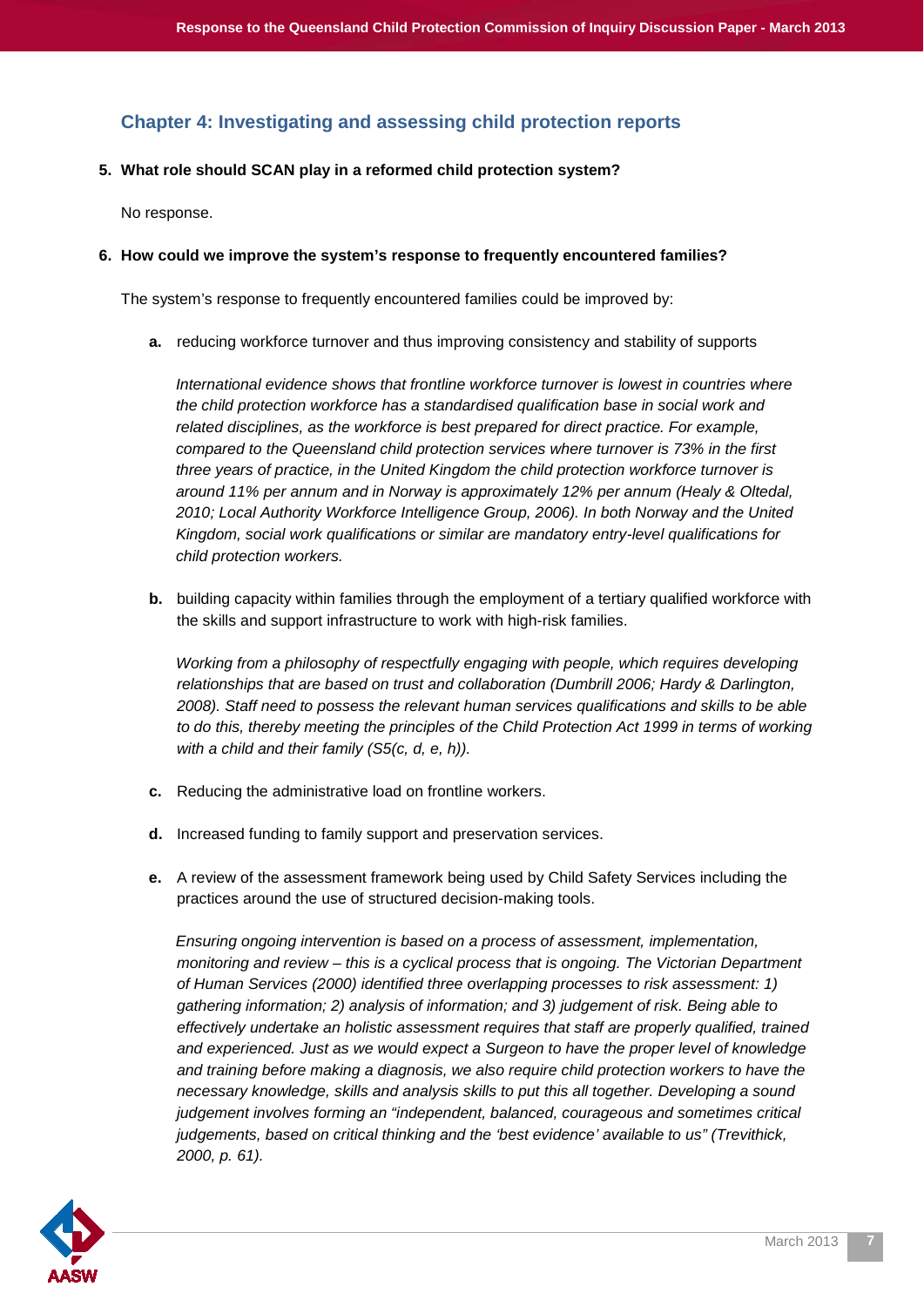- **f.** Reviewing current practices of case management, in particular, the understanding of and level of actual therapeutic case management and case work in engaging with families as opposed to administrative case management, and reflecting the parameters of case management in Child Safety Officer (CSO) Position Descriptions.
- **g.** Reviewing case loads for CSO's as part of the Inquiry to ascertain levels of case responsibility borne by frontline workers. Case load ceilings may provide a very helpful standard to work within and have proven useful in other jurisdictions.
- **h.** Further exploring the effectiveness of the existing underlying assessment framework within the department. It is suggested that one way of doing so would be to undertake a review of a sample of cases from across Queensland to review the effectiveness and robust nature of the decision making frameworks used.

#### **7. Is there any scope for uncooperative or repeat users of tertiary services to be compelled to attend a support program as a precondition to keeping their child at home?**

The AASW makes no specific comment on compulsion to attend a support program however reiterates support for a public health model of child wellbeing and protection, represented by the predominance of primary and secondary supports, as a pathway to reducing the number of families entering the tertiary system.

Further, the provision of primary and secondary services that allow for longer engagement with families, as opposed to time-limited interventions, is better able to engage with and therefore support repeat users of the child safety system to address issues that may be intergenerational and very complex.

#### **8. What changes, if any, should be made to the Structured Decision Making tools to ensure they work effectively?**

**a.** Structured Decision Making (SDM) tools should be recognised as only *one* part of the decision-making process. Workers need to be supported to engage with families as partners, to treat people with dignity and respect and to turn involuntary clients into voluntary partners through a process of therapeutic casework.

*The process of assessment is central to ensuring professionals are making informed decisions about the needs of a particular client group. Assessment frameworks provide us with an important tool to assist us in undertaking evidence based holistic assessments. However, the AASW has seen an over reliance within the child protection system in Queensland on actuarial decision making tools as the basis for decision-making about a child and risk, as opposed to using the tools to help guide a robust risk assessment process.*

*The over-reliance on structured decision-making tools has contributed to a demise in the level of knowledge, judgment and expertise of staff who do not all possess a strong assessment framework.* 

*There is also some concern that in the political context of child protection an unwritten culture has emanated from senior management placing pressure on frontline workers to lower number of cases that are "screened in" as notifications*

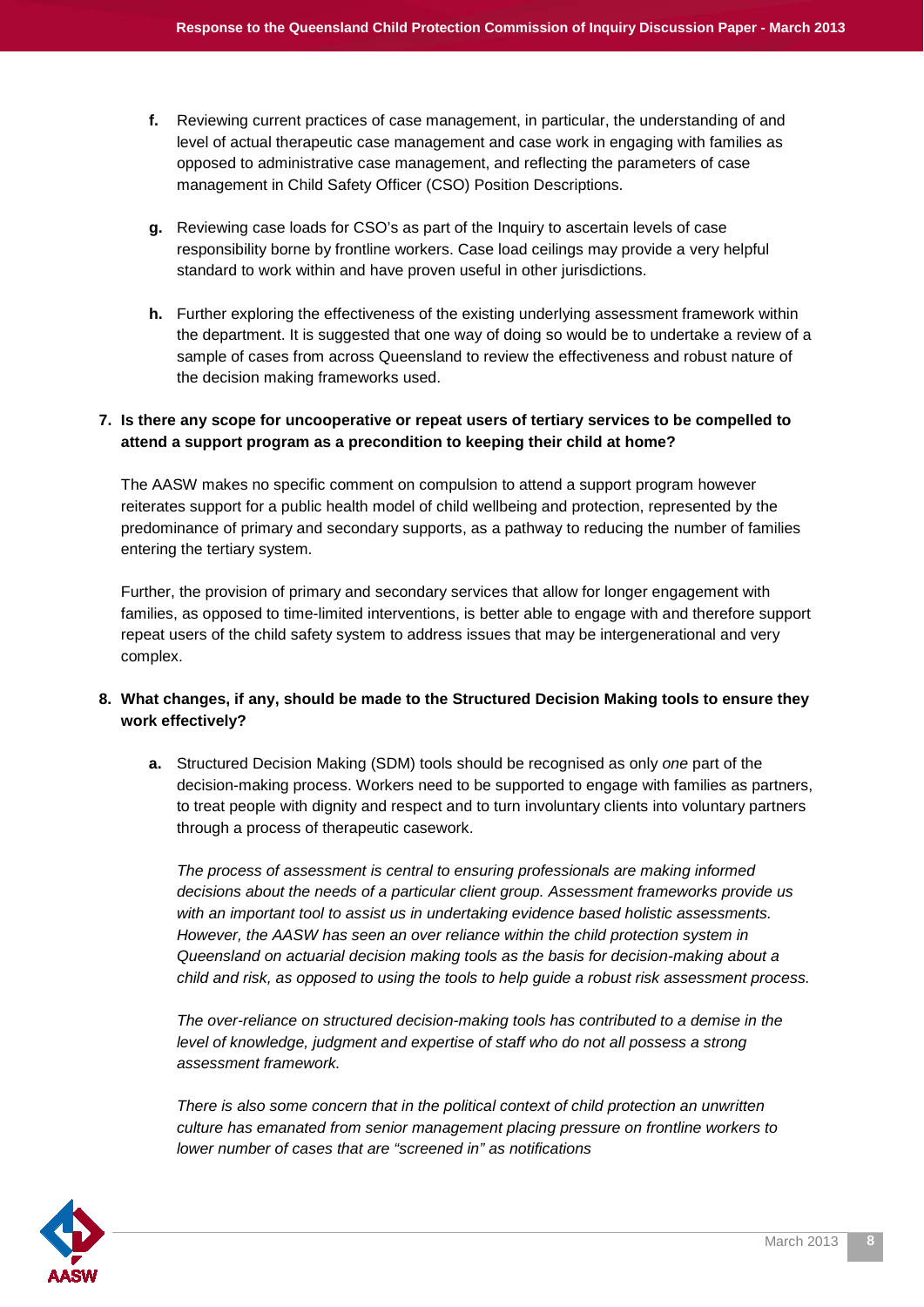**b.** Improve consistency of decision-making through a professional workforce utilised in Regional Intake Services (RIS).

*The RIS has been a positive move to increase the level of consistency in decision making of children and families entering the tertiary sector. The AASW understands that the RIS services are being staffed by more experienced workers, which is necessary. The AASW supports the use of Structured Decision-making Tools as a complement to, not a replacement for, professional decision-making.* 

- **c.** SDM tools should be reviewed to ensure they are culturally sensitive, particularly in relation to Aboriginal and Torres Strait Islander children and families. Research should be commissioned into best practice in the use of, and further development of, the SDM in the Australian context with a particular focus on their use with Aboriginal and Torres Strait Islander families.
- **d.** Include consideration of risks associated with removal to the out-of-home-care system.

*Decision-making focused on child protection risk must be balanced with an analysis of the risks associated of removal to an over-burdened out-of-home care system, where many children experience poor quality care due to high rates of placement turnover and inadequate resources allocated to helping the children address the disadvantages they face.*

**9. Should the department have access to an alternative response to notifications other than an investigation and assessment (for example, a differential response model)? If so, what should the alternatives be?**

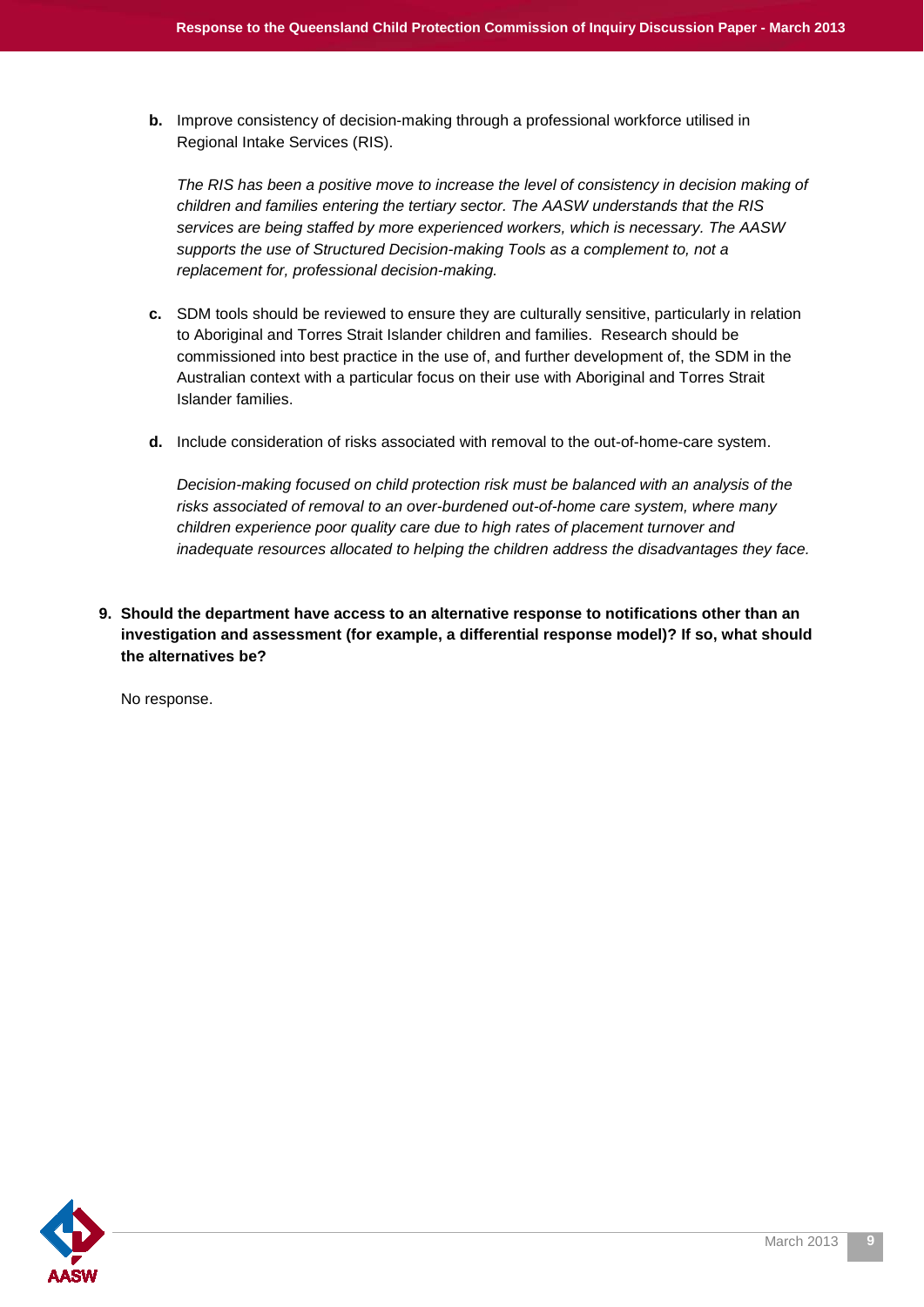## <span id="page-9-0"></span>**Chapter 5: Working with children in care**

#### **10. At what point should the focus shift from parental rehabilitation and family preservation as the preferred goal to the placement of a child in a stable alternative arrangement?**

The AASW questions the assumption of this question as it assumes that child removal will result in a stable alternative arrangement for the child. Repeated evidence to the Inquiry has shown that such stability is rarely achieved as rates of placement breakdown are high and international evidence shows that turnover occurs even where children are adopted.

Given that alternative care is often associated with poor outcomes for children, the AASW holds that child protection authorities must concentrate their efforts on achieving family preservation. If this is not possible, priority should be given to ensuring the maintenance of relationships between family and children in care. The Child Protection Agency should avoid turning away from parental rehabilitation even after children are removed as the longitudinal evidence shows that children and young people often return to their families after their release from care. Parental rehabilitation and family preservation should be a continuing goal of child protection authorities at all phases of intervention from initial assessment and continuing even in instances where children are removed.

At all points of engagement with the child protection system families are best served by support that is:

- long-term in nature where required, as in the case of working with high-risk families who require support to address complex and intergenerational issues,
- culturally appropriate, and
- consistent in practice but also in terms of the service system, which as outlined in the introduction should operate under a unifying conceptual and operational framework.

#### **11. Should the Child Protection Act be amended to include new provisions prescribing the services to be provided to a family by the chief executive before moving to longer-term alternative placements?**

The AASW recommends that child protection services have readily accessible and available funding for support services to maintain at risk children in their family home. These services should be monitored and evaluated so that the agency develops a strong evidence base of in-home supports that best support families to stay together and to reduce child protection risk.

The AASW further recommends that Section 159 of the Child Protection Act be extended to ensure that there is a whole of government responsibility not only for the sharing of information about vulnerable and at-risk families, and also for resource allocation to address the needs of these families.

#### **12. What are the barriers to the granting of long-term guardianship to people other than the chief executive?**

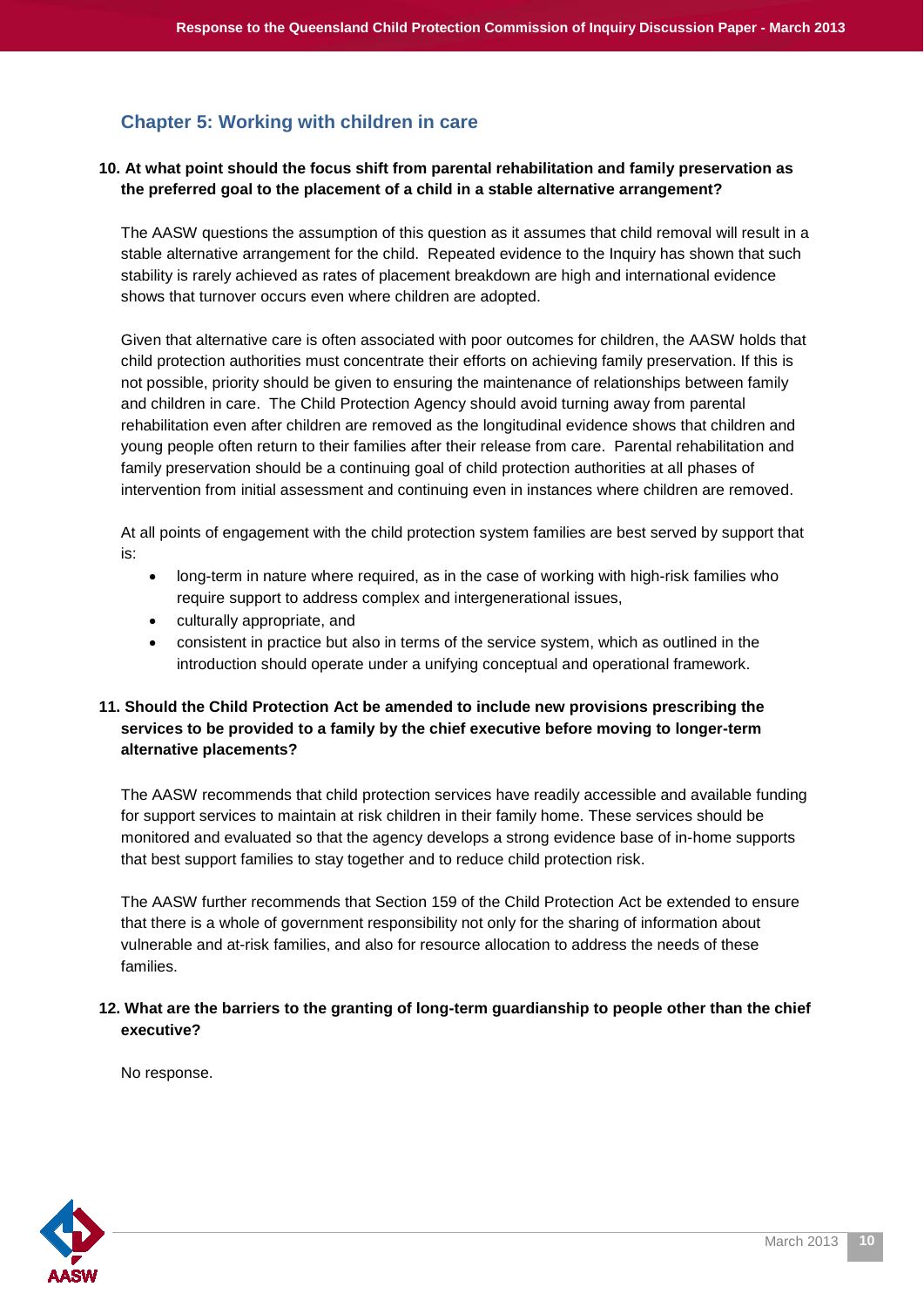#### **13. Should adoption, or some other more permanent placement option, be more readily available to enhance placement stability for children in long-term care?**

Australian governments have commissioned several inquiries into the consequences of decisions regarding long term care of children out of home. These Inquiries have included: Forde Inquiry; Forgotten Australians; Stolen Generations; and Forced Adoptions. These Inquires all highlight the significant consequences arising from removal of children, particularly with regard to heightened vulnerability to abuse and to loss of identity.

Taking into account the lessons of these Inquiries, the AASW recommends that the QLD government develop policies based on recognition that long-term care is an absolute last resort to be invoked only when families have been afforded opportunities to care for their children and that where longterm care is necessary that safe connections with the family are maintained so that the child does not lose sight of their family and is able to develop their identity in the context of a safe home environment and safe family connections.

#### **14. What are the potential benefits or disadvantages of the proposed multidisciplinary casework team approach?**

The AASW supports multi-disciplinary casework where professionals are able to work within their areas of disciplinary expertise. The AASW is concerned about proposals for multi-disciplinary work that does not recognise disciplinary boundaries. Multi-disciplinary teams require significant support to ensure decision-making is not undermined by, for example, inter-disciplinary tensions and lack of supervision or support required to ensure healthy team dynamics. Further, accountability for decision-making may be inconsistent across or within teams thus undermining systemic integrity.

The AASW is firmly of the view that professionals with an educational background in social work, human services or closely cognate disciplines (e.g. psychology) are best placed to undertake the core child protection tasks of intake and assessment with vulnerable families and to engage in supportive interventions with families, children and young people.

#### **15. Would a separation of investigative teams from casework teams facilitate improvement in case work? If so, how can this separation be implemented in a cost-effective way?**

No, the separation is unhelpful. All investigation should also involve professional assessment and may also incorporate beginning intervention with a family. For example, a professional qualified and able worker may be able to divert a family from the child protection system through a well-handled initial investigation and assessment that contributes to the family being referred to a long-term support service. It is not cost effective to separate investigation from casework and may interrupt the capacity of the agency to develop an effective working relationship needed to achieve child safety.

#### **16. How could caseworkers be supported to implement the child placement principle in a more systematic way?**

In addition to both broad and specific recommendations outlined above, the AASW reiterates the importance of and recommends:

**a.** a tertiary qualified and experienced workforce.

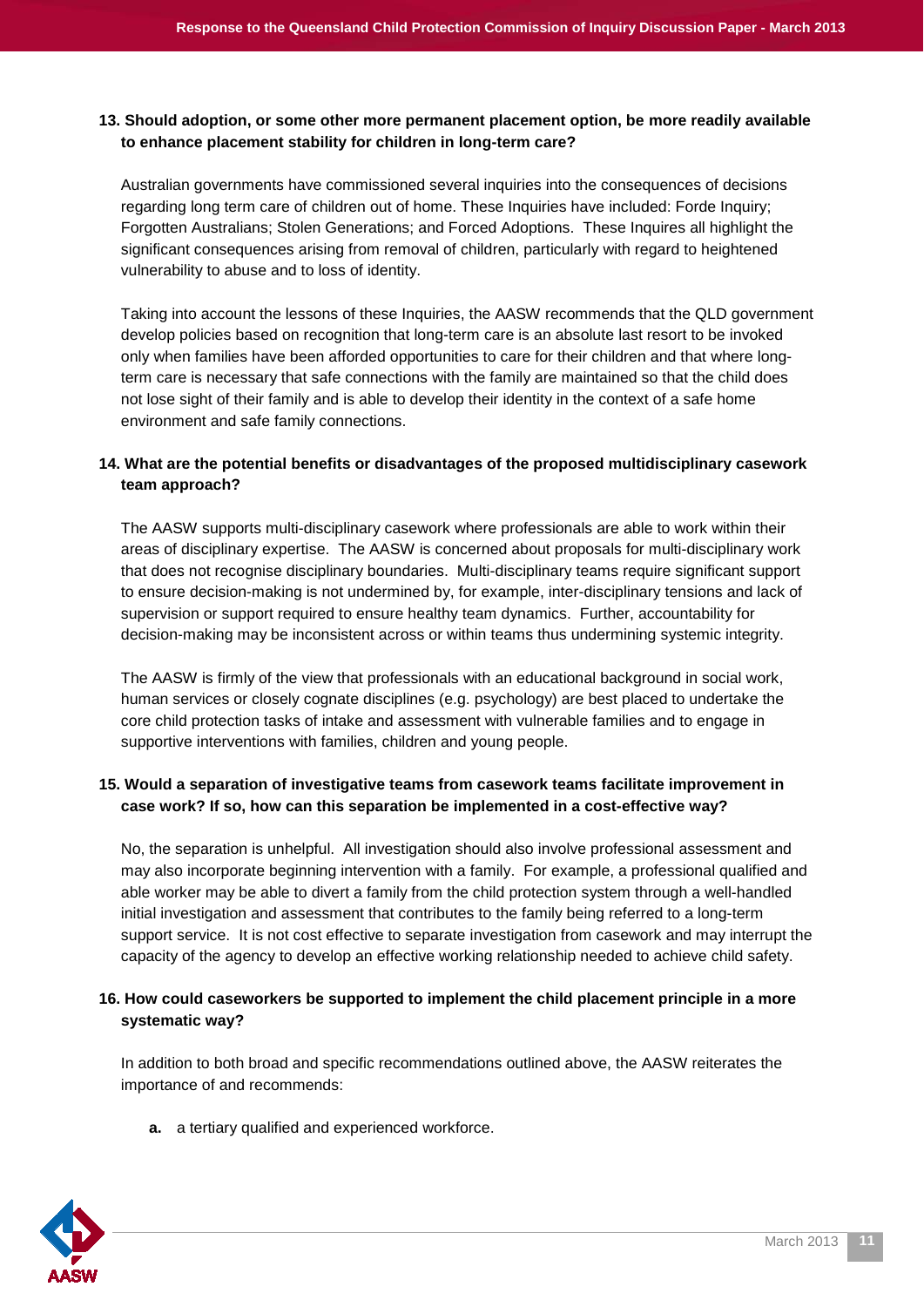- **b.** a systemic understanding and application of assessment and decision-making processes that are culturally aware, sensitive and responsive. This includes an ongoing commitment to promoting pathways for consultation with and employment of Aboriginal and Torres Strait Islander people.
- **c.** that capacity to implement the child placement principle is improved by reviewing barriers to approval of Indigenous kinship carers or alternate options that support Aboriginal and Torres Strait Islander children to remain connected with their community

#### **17. What alternative out-of-home care models could be considered for older children with complex and high needs?**

International evidence from Scandinavia suggests that small family group homes might provide an effective residential option for older children with complex and high needs. The Scandinavian experience suggests that it is important that workers responsible for the homes are professionally qualified and that the number of children cared for any time is limited to no more than 5, preferably fewer.

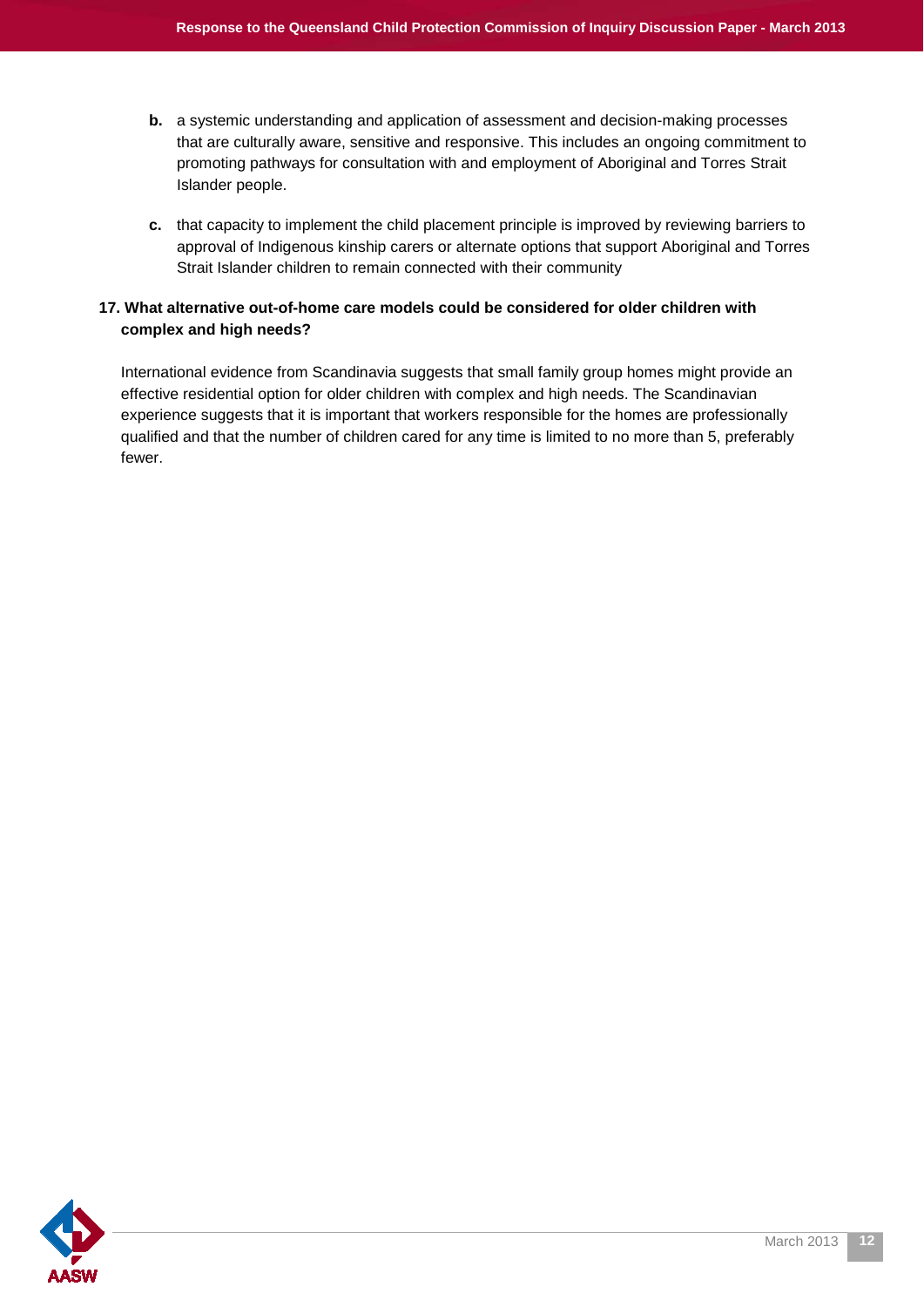## <span id="page-12-0"></span>**Chapter 6: Young people leaving care**

#### **18. To what extent should young people continue to be provided with support on leaving the care system?**

The AASW recommends that the Child Safety Authority is more accountable for the well-being and safety of children and young people who are in or have exited the care system. This should include:

- **a.** Extending the age of formally leaving care with supports available to that which is normative for their peers not in care. We need to consider the merits of better supporting our most vulnerable until at least 21, by including this in legislation and not leaving to the discretion of Child Safety staff interpreting the legislation.
- **b.** A database about the location and nature of placements of children and young people who have exited the care system.
- **c.** A clear system of accountability for ensuring that these children and young people have a care plan and that the agency's responsibilities in that care plan are met.
- **d.** Care plans should be facilitated by staff who have appropriate education and career planning expertise, which outlines the transition stages, supports available and nominates key people to champion and facilitate the plan, including evidence of engagement with the child or young person.
- **e.** Reorientation of existing staff support (school guidance officers, TAFE career counsellors, Queensland Tertiary and Admissions Centre staff, flexible education program managers/leaders) to work with children and young people in out-of home care and their significant others, including Child Safety staff in supporting the cohort of young people in their transition phases including state schools, high schools, flexible learning schools and those who have been excluded from school or left prematurely.
- **f.** Appointment of appropriately qualified staff in the areas of career planning and education engagement to graduated entry programs to traineeships, apprenticeships and other higher and further education opportunities for young people during the transition into independence. This could include the establishment of education officers in each region who have career planning and education expertise who are employed by Child Safety and report professionally through the Department of Education and Arts to ensure professional isolation is addressed.

#### **19. In an environment of competing fiscal demands on all government agencies, how can support to young people leaving care be improved?**

The establishment of an evidence based boarder parent model where if the young person wishes to remain with the approved carer, the carers are remunerated with the carers allowance as (boarder parent) if the young person enrols in full time education until they are 25 years of age as undertaken internationally such as in the United Kingdom.

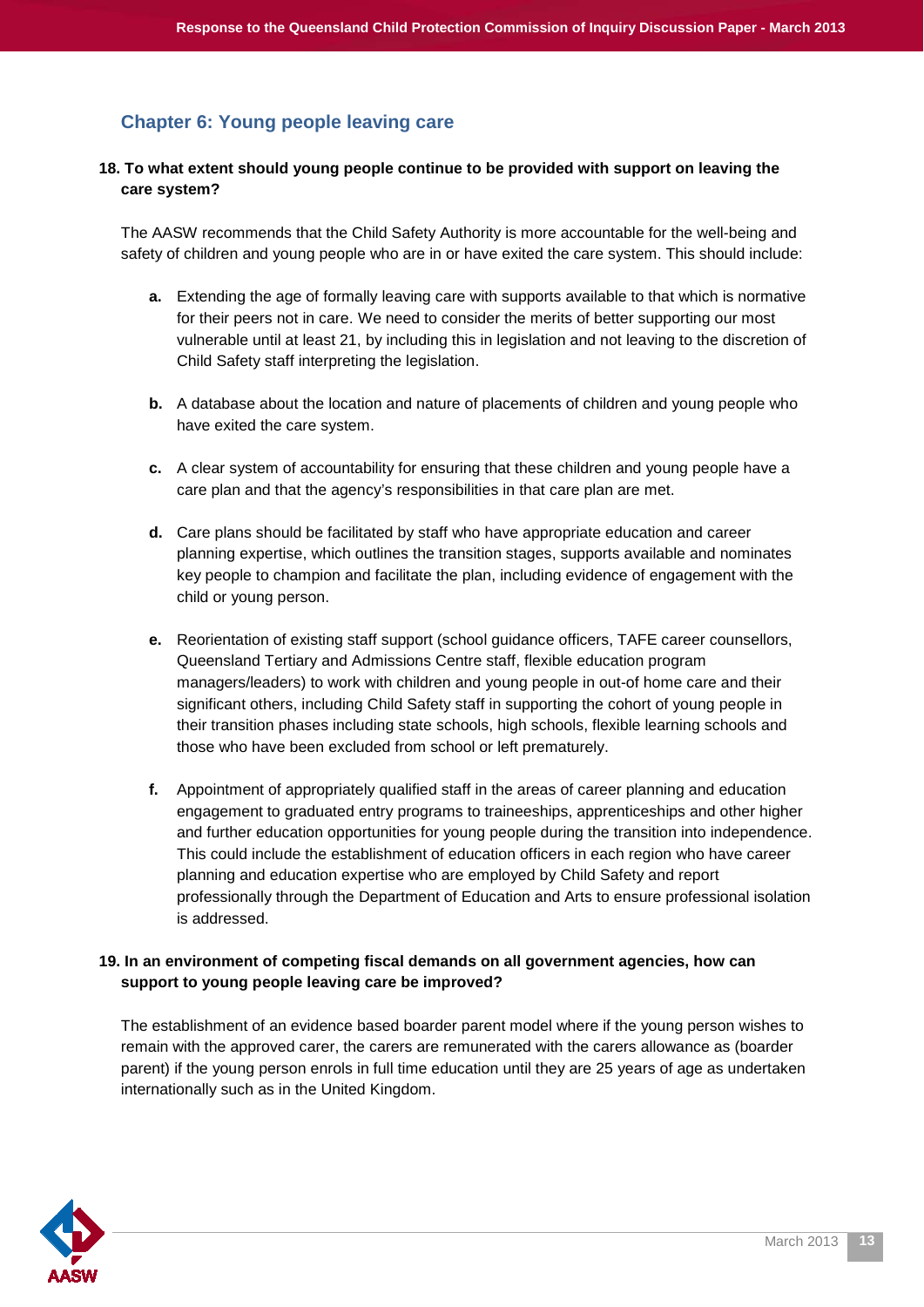#### **20. Does Queensland have the capacity for the non-government sector to provide transition from care planning?**

The capacity of the non-government sector needs further development and support to provide transition from care planning. The scope of the challenges in providing transition from care are unknown in part because of poor data about the transition experiences of young people leaving care.

The AASW recommends that:

- **a.** The sector needs better information from the Child Safety Authority about the numbers of young people leaving care and the destinations of these young people once they leave care.
- **b.** The sector needs to be funded to provide transition from care support and young people themselves need a guarantee from government that they will receive support from the State (which is their guardian) that is commensurate with their peers who remain with their families.
- **c.** The State should provide transition from care support to at least 21 years.
- **d.** Systemic integrity it supported in the non-government sector through the development of a unifying conceptual framework to which non-government organisations can operate.
- **e.** Further consideration is given to how the non-government sector can be supported to provide responsive and non risk-averse support to families in the community. This might include, for example, simpler and less onerous governance requirements.

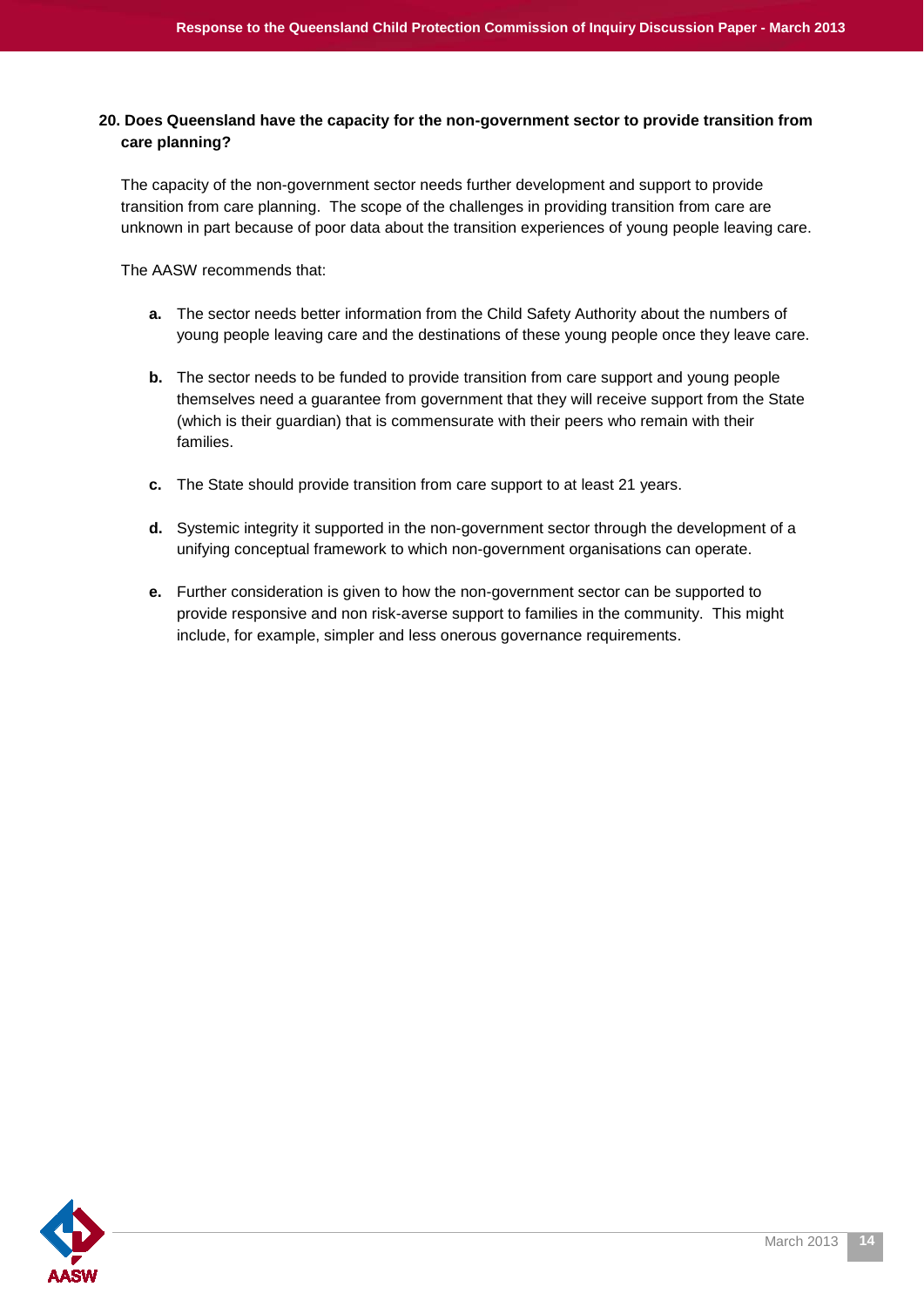#### <span id="page-14-0"></span>**Chapter 7: Addressing the over-representation of Aboriginal and Torres Strait Islander children**

#### **21. What would be the most efficient and cost-effective way to develop Aboriginal and Torres Strait Islander child and family wellbeing services across Queensland?**

The AASW recommends that the Child Safety Authority establish, as a matter of urgency, a Taskforce of Aboriginal and Torres Strait Islander people with responsibility for engaging Aboriginal and Torres Strait Islander communities in developing solutions to the urgent challenges of developing culturally appropriate forms of child protection service work that recognise the unique traditions and needs of Aboriginal and Torres Strait Islander communities. The solutions proposed by the Taskforce must be adequately resourced and monitored to address the urgent need to reduce the unacceptable rates of child removal in Aboriginal and Torres Strait Islander communities.

#### **22. Could Aboriginal and Torres Strait Islander child and family wellbeing services be built into existing service infrastructure, such as Aboriginal and Torres Strait Islander Medical Services?**

Yes, it would be helpful to ensure that services that are non-stigmatising and that are already widely used by Aboriginal and Torres Strait Islander people are also a site for child well-being services. Such an approach is likely to be especially useful for early intervention services.

#### **23. How would an expanded peak body be structured and what functions should it have?**

No response.

#### **24. What statutory child protection functions should be included in a trial of a delegation of functions to Aboriginal and Torres Strait Islander agencies?**

- **a.** The Child Safety Authority must retain responsibility for the implementation of the Child Protection Act, especially its statutory investigative functions.
- **b.** However, greater opportunity for inclusion of Aboriginal and Torres Strait Islander elders, professionals and carers in the analysis and development of the implementation of the Child Protection Act, would be helpful.
- **c.** Regular consultations between the Executive of Child Safety and the Aboriginal and Torres Strait Islander community are important.
- **d.** The appointment of an Aboriginal or Torres Strait Islander person to the Executive could assist in achieving this outcome.
- **25. What processes should be used for accrediting Aboriginal and Torres Strait Islander agencies to take on statutory child protection functions and how would the quality of those services be monitored?**

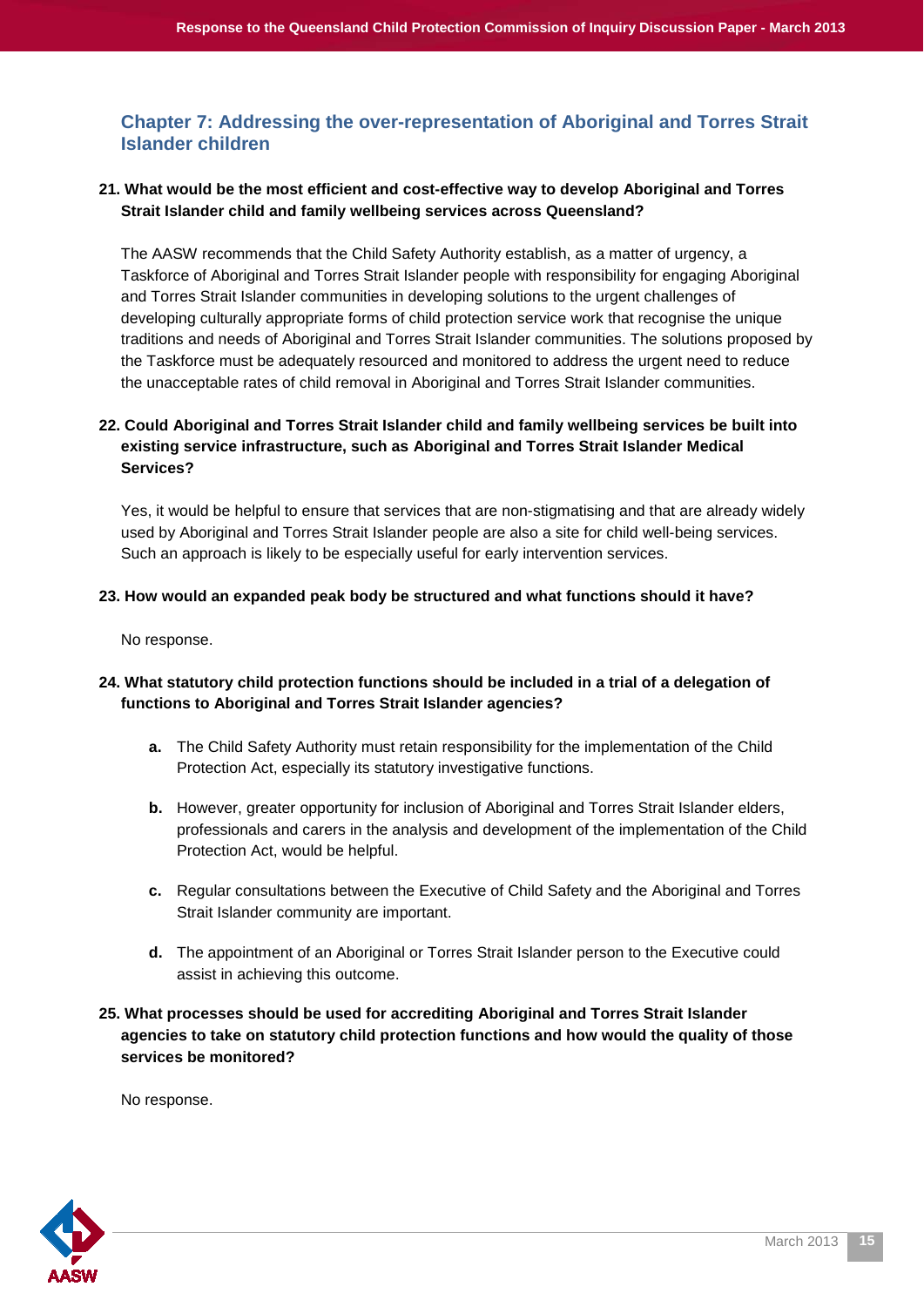## <span id="page-15-0"></span>**Chapter 8: Workforce development**

#### **26. Should child safety officers be required to hold tertiary qualifications in social work, psychology or human services?**

Yes.

The AASW recommends that child protection services workforce policy should recruit professionals who are qualified to work with vulnerable children, young people and their families. At a minimum, degree level qualifications in disciplines with mandatory child protection education, such as social work and some psychology, human services and behaviour studies degrees should be the entry requirement for child protection worker positions. Where workers lack these qualifications, they should be supported by the agency to gain appropriate qualifications.

#### **27. Should there be an alternative Vocational Education and Training pathway for Aboriginal and Torres Strait Islander workers to progress towards a child safety officer role to increase the number of Aboriginal and Torres Strait Islander child safety officers in the workforce? Or should this pathway be available to all workers?**

No.

Aboriginal and Torres Strait Islander workers should be encouraged and supported to achieve professional qualifications equivalent to non-Indigenous workers. The Government must be encouraged to address the educational gap facing many Aboriginal and Torres Strait Islander workers and to work closely with tertiary education bodies to provide accessible professional educational programs. In WA, for example, a cohort of Aboriginal and Torres Strait Islander workers in the mental health field are being supported via government funding to complete tertiary education. This initiative is working well. Data presented by the AASW showed relatively high participation of Aboriginal and Torres Strait Islander people in professional social work programs and governments can assist workers to gain qualifications of this nature. Strategies such as scholarships and work place support programs (study leave) should be offered to CSSOs.

#### **28. Are there specific areas of practice where training could be improved?**

Yes.

Workplace training could:

- **a.** increase its focus on developing the capacity for professional decision-making and effective practice with families including culturally aware and sensitive practice.
- **b.** Structured decision-making tools should be recognised as only one part of the decisionmaking process. Workers need to be supported to engage with families as partners, to treat people with dignity and respect and to turn involuntary clients into voluntary partners through a process of therapeutic casework.
- **c.** The AASW believes that it is important that advanced education is provided by researchers and practitioners with recognised knowledge and experience in child protection services, not only by workplace training units.

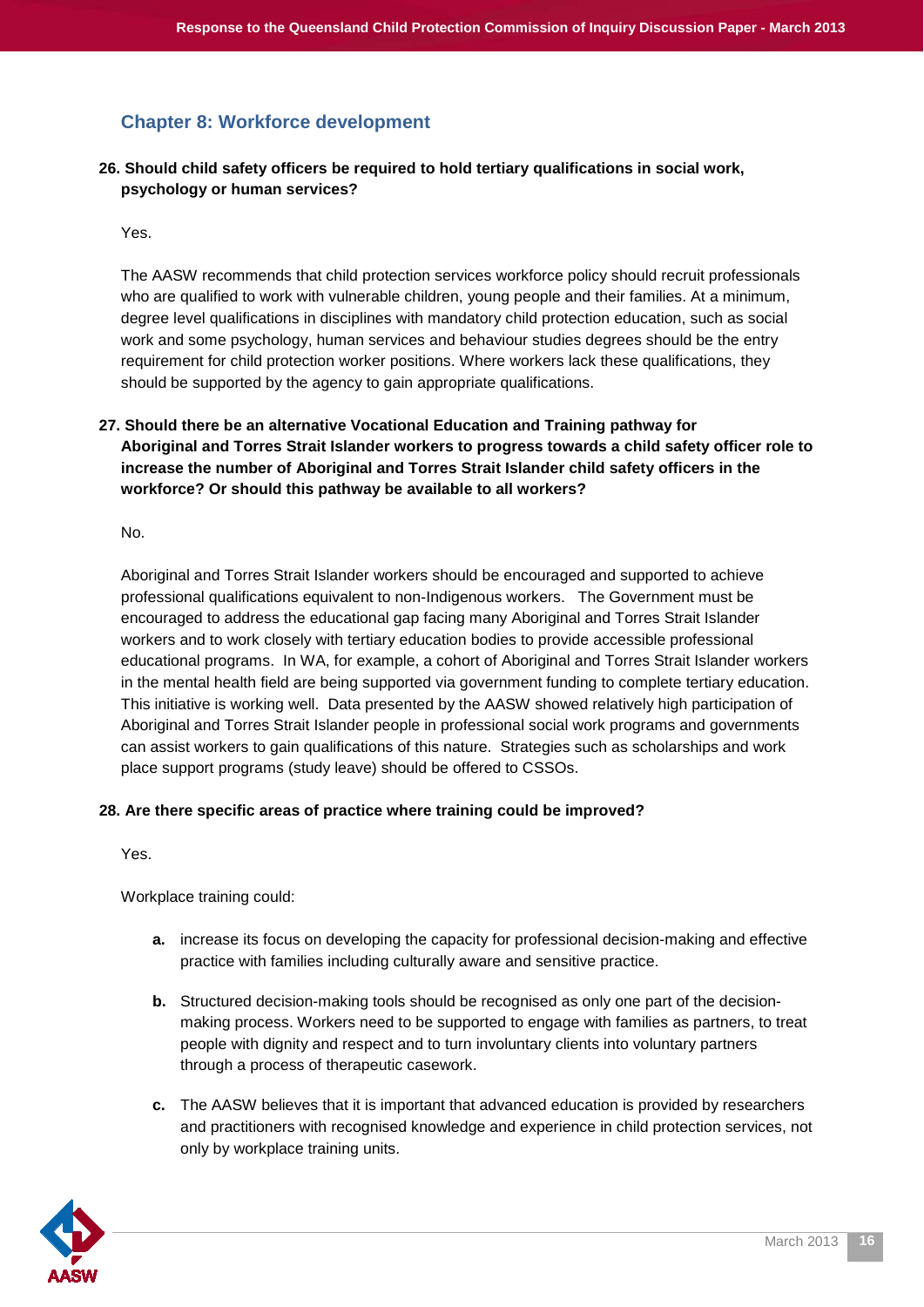- **d.** The government should support advanced level practitioners to gain postgraduate qualifications in child protection practice from recognised tertiary education institutions.
- **e.** Include mandatory training on supervision for supervisors and supervisees as in other government departments such as Queensland Health. We suggest this could be included as part of an initial orientation package and repeated or built-upon as required.

#### **29. Would the introduction of regional backfilling teams be effective in reducing workload demands on child safety officers? If not, what other alternatives should be considered?**

No response.

#### **30. How can Child Safety improve the support for staff working directly with clients and communities with complex needs?**

The AASW recommends that improving support to direct service staff necessarily involves the review of both systemic, organisational and individual workplace policy and practice as follows:

- **a.** In addition to standardisation of the qualifications required for Child Safety Officer positions, existing staff without these qualifications should be supported to upgrade their qualifications.
- **b.** Administrative responsibilities of frontline staff should be strictly limited to that which is essential to the reporting on their practice. Any proposal to expand administrative responsibilities of frontline staff should be rigorously reviewed by a taskforce including representatives of the frontline workforce so as to prevent an unnecessary expansion of administrative burden on frontline workers and to ensure the relevance of administrative responsibilities to achievement of direct service goals.
- **c.** The onerous liabilities borne by individual child protection workers should be addressed through a review of processes within Child Death Review panels and the Children, Young people and Children Guardian Act to ensure that the systems factors within the organisation and service system more broadly that contribute to negative case outcomes are acknowledged and addressed. Panels conducting these reviews should include officers with current frontline knowledge to ensure that reviews are relevant to contemporary systems and practices. This could be achieved through a staff rotation system.
- **d.** Conflicting expectations between the Executive and frontline staff are reduced should be reduced through the development of a common understanding at all levels of the Child Safety Authority of its goals. These goals should be consistent with international evidence of what effective child protection work involves. Decisions about staffing and resource allocation must be consistent with this evidence-based framework.
- **e.** The organisational structure should promote the development and utilisation of practice capacities. We advocate that there should be at least three levels of frontline practitioner: child safety officer, senior practitioner and the consultant practitioner. These levels of seniority should reflect advanced practice knowledge and skills. The consultant practitioner should work alongside child safety officers in direct practice and decision-making particularly in high-risk matters. Further, the role of senior practitioners could be strengthened.

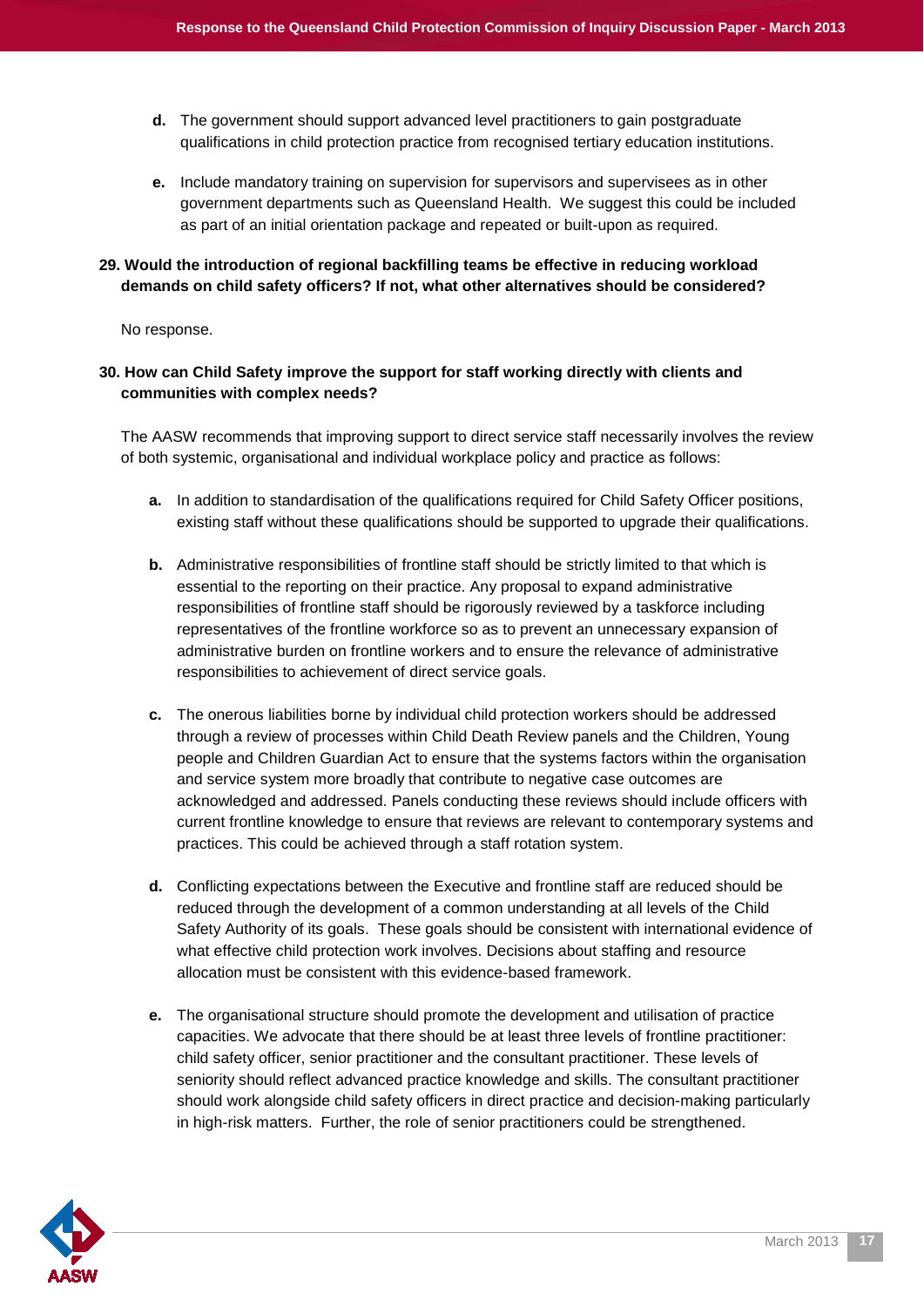- **f.** Ongoing educational and training opportunities should be provided to all child safety officers. The AASW believes that it is important advanced education is provided by researchers and practitioners with recognised knowledge and experience in child protection services, not only by workplace training units. The government should support advanced level practitioners to gain postgraduate qualifications in child protection practice from recognised tertiary education institutions.
- **g.** Workplace training and supervision of child protection workers should focus on developing the capacity for professional decision-making and effective practice with families. Structured decision-making tools should be recognised as only one part of the decision-making process. Workers need to be supported to engage with families as partners, to treat people with dignity and respect and to turn involuntary clients into voluntary partners through a process of therapeutic casework. Key relationship building skills include the capacity to demonstrate empathy, engage the families in decision-making and in change processes.
- **h.** There needs be more accountability in Executive decision-making to the frontline. Decisionmaking structures need to be established in the organisation so that executive gains insight into the demands of frontline practice and understands how executive decision-making will impact on the capacity of frontline staff to realise the organisational mission to promote child safety and well-being.
- **i.** Specific attention needs to be given to how staff in rural and remote locations can be supported as outlined above with particular regard to training subsidies and supervision.

#### **31. In line with other jurisdictions in Australia and Closing the gap initiatives, should there be an increase in Aboriginal and Torres Strait Islander employment targets within Queensland's child protection sector?**

In limited time available, this question has not been analysed in detail but it has been reported to us by colleagues in WA that targets work well.

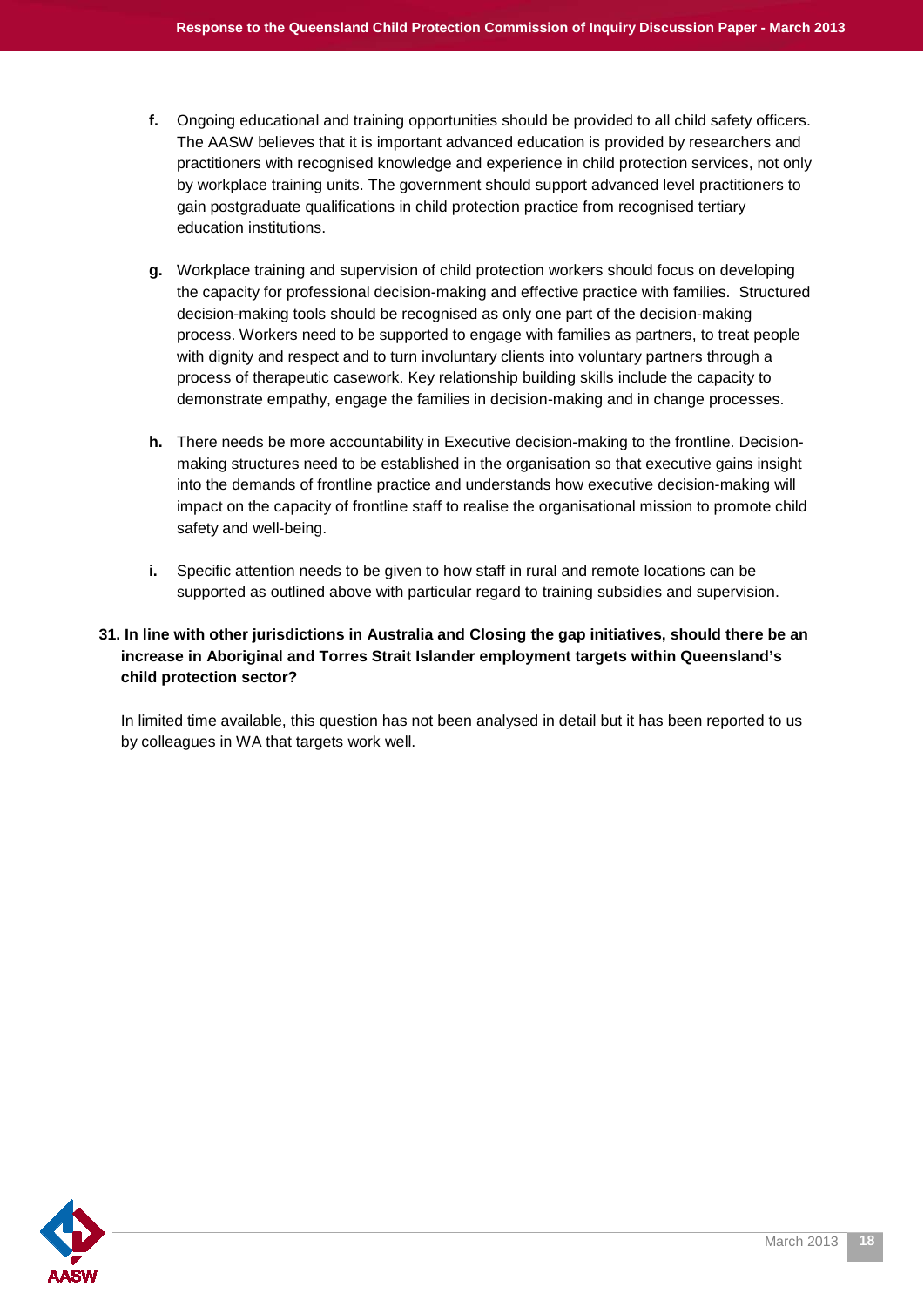## <span id="page-18-0"></span>**Chapter 9: Oversight and complaints mechanisms**

**32. Are the department's oversight mechanisms – performance reporting, monitoring and complaints handling – sufficient and robust to provide accountability and public confidence? If not, why not?**

No response.

**33. Do the quality standards and legislated licensing requirements, with independent external assessment, provide the right level of external checks on the standard of care provided by non-government organisations?**

No response.

**34. Are the external oversight mechanisms – community visitors, the Commission for Children and Young People and Child Guardian, the child death review process and the Ombudsman – operating effectively? If not, what changes would be appropriate?**

No response.

**35. Does the collection of oversight mechanisms of the child protection system provide accountability and transparency to generate public confidence?**

No response.

**36. Do the current oversight mechanisms provide the right balance of scrutiny without unduly affecting the expertise and resources of those government and non-government service providers which offer child protection services?**

It has been reported to the AASW by senior colleagues in WA that it is likely that oversight mechanisms unduly burden senior staff and thereby reduce the capacity to practice responsively to child protection matters.

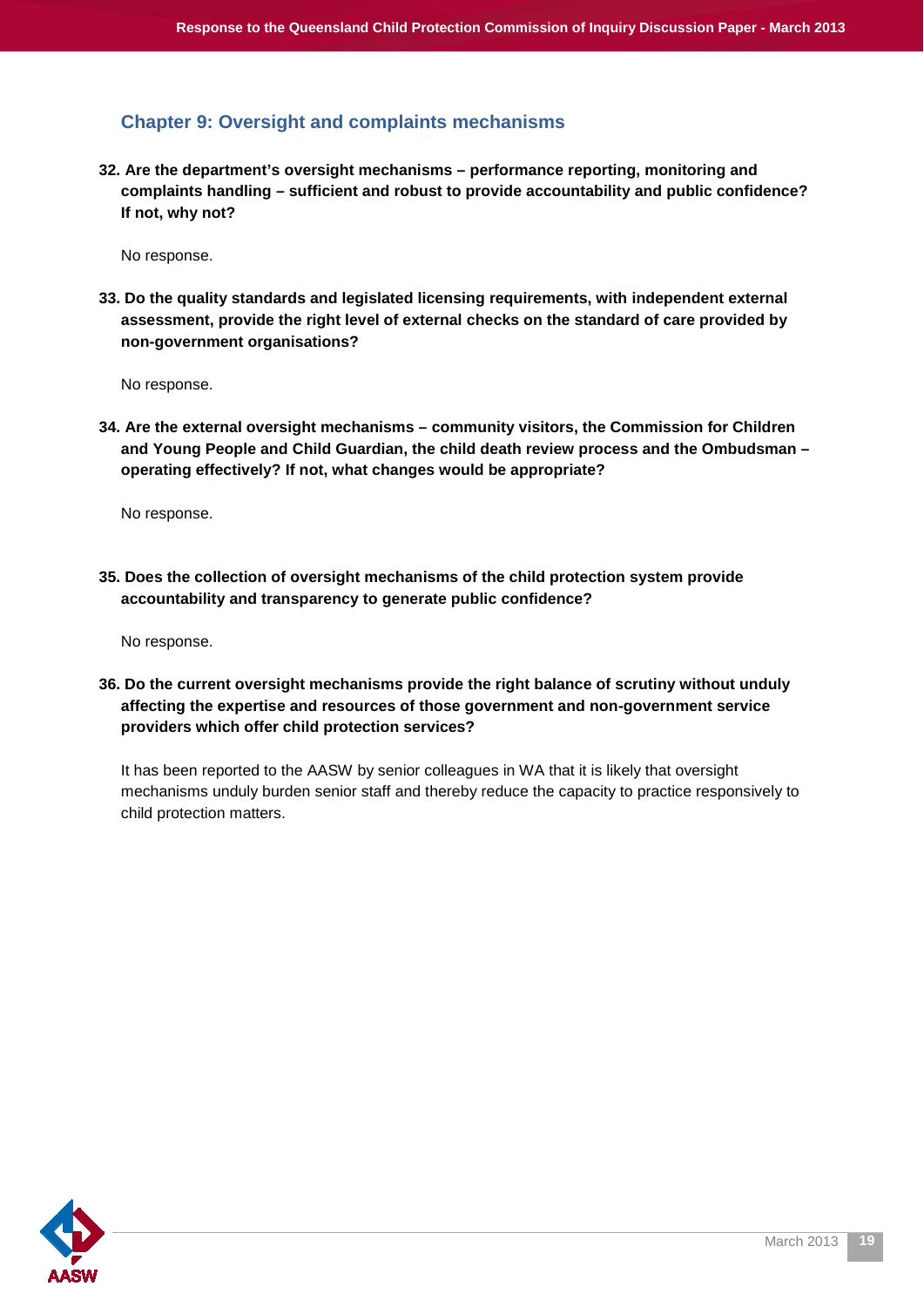#### <span id="page-19-0"></span>**Chapter 10: Courts and tribunals**

**37. Should a judge-led case management process be established for child protection proceedings? If so, what should be the key features of such a regime?**

No response.

**38. Should the number of dedicated specialist Children's Court magistrates be increased? If so, where should they be located?**

No response.

**39. What sort of expert advice should the Children's Court have access to, and in what kinds of decisions should the court be seeking advice?**

No response.

**40. Should certain applications for child protection orders (such as those seeking guardianship or, at the very least, long-term guardianship until a child is 18) be elevated for consideration by a Children's Court judge or a Justice of the Supreme Court of Queensland?**

No response.

**41. What, if any, changes should be made to the family group meeting process to ensure that it is an effective mechanism for encouraging children, young people and families to participate in decision-making?**

The AASW recommends that the provisions of the Child Protection Act 1999 relating to Family Group Meeting (Section 51) be completely reviewed to:

- **a.** Restore and reinforce the principles of child and care-giver participation in decision-making,
- **b.** Ensure the impartiality of the Convenor in facilitating the decision-making process, and
- **c.** Strengthen the responsibility of the Department to support the achievement of plans developed.
- **42. What, if any, changes should be made to court-ordered conferences to ensure that this is an effective mechanism for discussing possible settlement in child protection litigation?**

No response.

**43. What, if any, changes should be made to the compulsory conference process to ensure that it is an effective dispute resolution process in the Queensland Civil and Administrative Tribunal proceedings?**

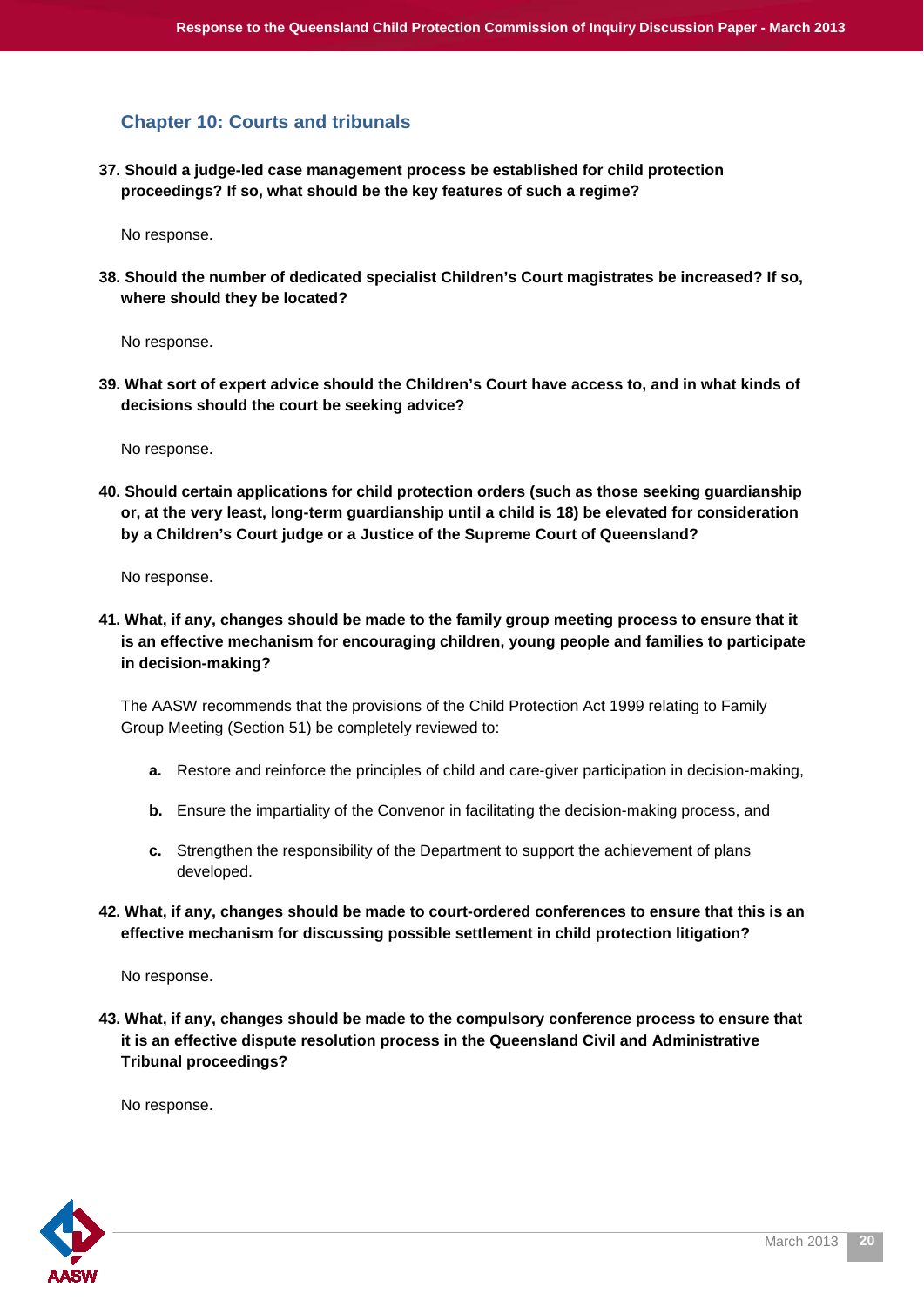**44. Should the Childrens Court be empowered to deal with review applications about placement and contact instead of the Queensland Civil and Administrative Tribunal, and without reference to the tribunal where there are ongoing proceedings in the Childrens Court to which the review decision relates?**

No response.

**45. What other changes do you think are needed to improve the effectiveness of the court and tribunal processes in child protection matters?**

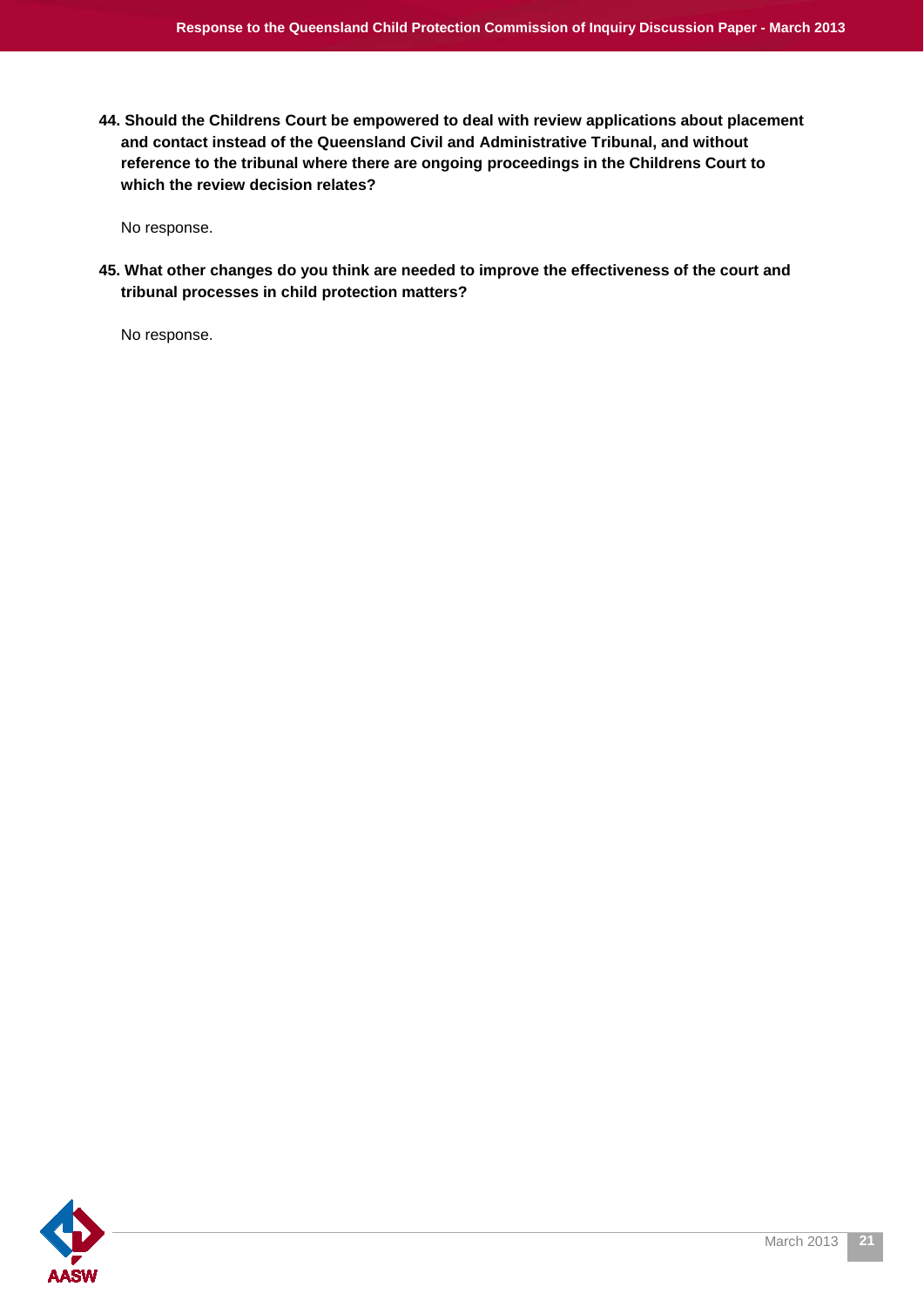## <span id="page-21-0"></span>**Chapter 11: Funding for the child protection system**

#### **46. Where in the child protection system can savings or efficiencies be identified?**

**a.** The AASW recommends that in the long-term, the greatest savings and efficiencies can be realised when the current discrepancy in investment between the primary, secondary and tertiary child protection system is addressed. The Queensland Government should invest in early intervention services that are delivered in accessible, non-stigmatising, culturally appropriate ways. The non-government sector is best suited to the delivery of these services. That said, special consideration must be given to how services can meaningfully be delivered in rural and remote locations that may not have a strong non-government sector or where there is limited staffing and capacity. Referral and access must include a range of pathways, not only through child protection services.

*"The direct economic costs of child abuse and neglect are substantial. The additional costs associated with long-term effects of child abuse and neglect make the prevention of child abuse and neglect a priority. More importantly, the prevention of child abuse and neglect is a critical priority because of the social costs of child abuse and neglect and the imperative to prevent children from experiencing its devastating effects."* AIFS ([2](#page-21-1)012)<sup>2</sup>

- **b.** Further, the AASW recommends greater accountability from government in reporting on funding for primary, secondary, and tertiary child protection services. Governments (and the community) need clear information on the nature and range of child protection services being delivered and to ensure that there is an appropriate balance in service provision to help prevent children from entering the CP system.
- **c.** Reducing workforce turnover

*International evidence shows that frontline workforce turnover is lowest in countries where the child protection workforce has a standardised qualification base in social work and related disciplines, as the workforce is best prepared for direct practice. For example, compared to the Queensland child protection services where turnover is 73% in the first three years of practice, in the United Kingdom the child protection workforce turnover is around 11% per annum and in Norway is approximately 12% per annum (Healy & Oltedal, 2010; Local Authority Workforce Intelligence Group, 2006). In both Norway and the United Kingdom, social work qualifications or similar are mandatory entry-level qualifications for child protection workers*

<span id="page-21-1"></span> $2$  Australian Institute of Family Studies (2012). The economic costs of child abuse and neglect. [http://www.aifs.gov.au/cfca/pubs/factsheets/a142118/index.html,](http://www.aifs.gov.au/cfca/pubs/factsheets/a142118/index.html) accessed 6/03/2013.



l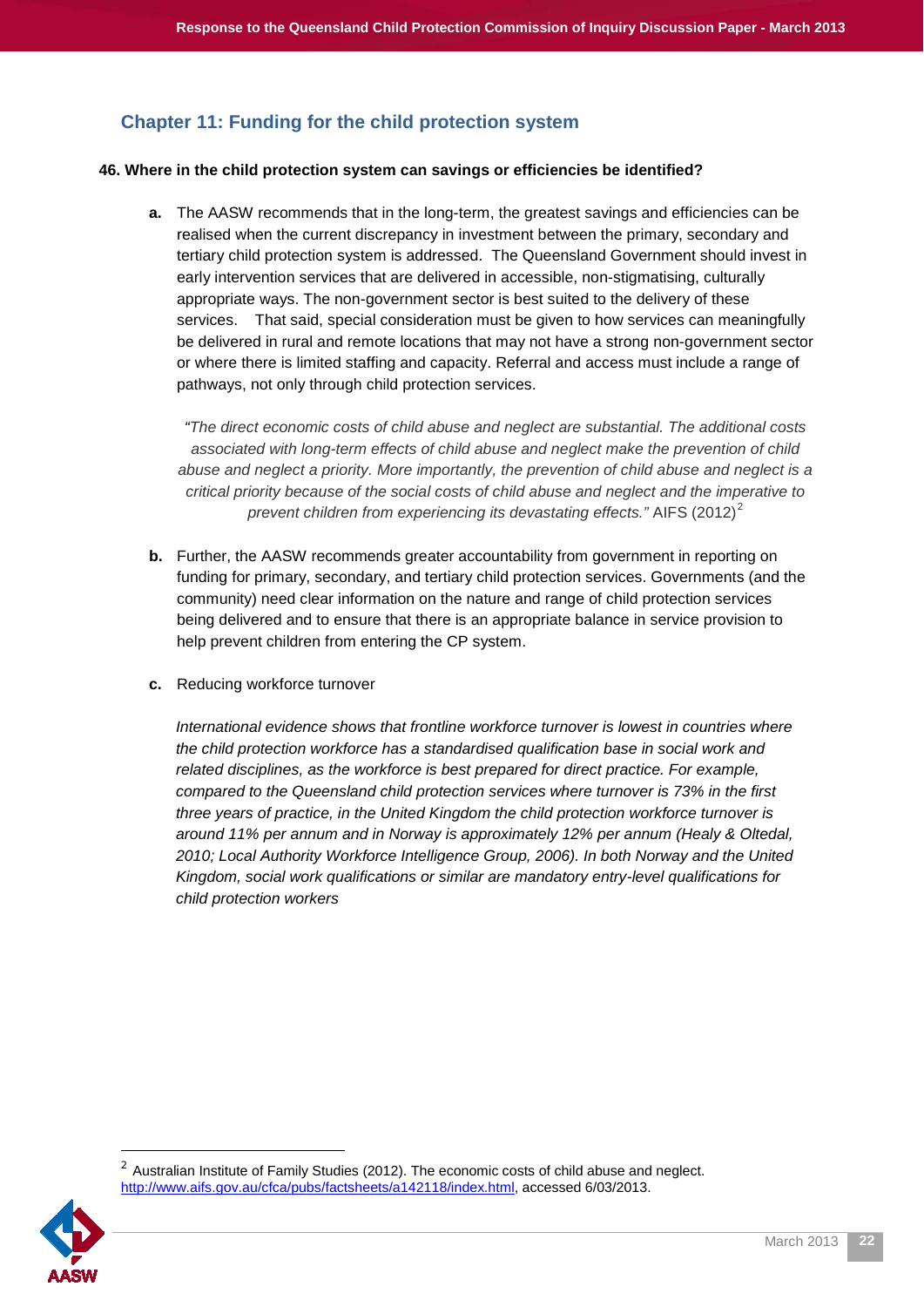## <span id="page-22-0"></span>**Chapter 12: Conclusion**

#### **47. What other changes might improve the effectiveness of Queensland's child protection system?**

- **a.** The AASW recommends that the Child Protection Act 1999 be amended to mandate the State's responsibilities for the prevention of child maltreatment and the promotion of the wellbeing of vulnerable children in recognised
- **b.** The AASW recommends that forums for serious case reviews are established in all regions. The circumstances of all children and young people who are on the high risk register should be subject to a serious case review involving a whole of government review and response to the matter.